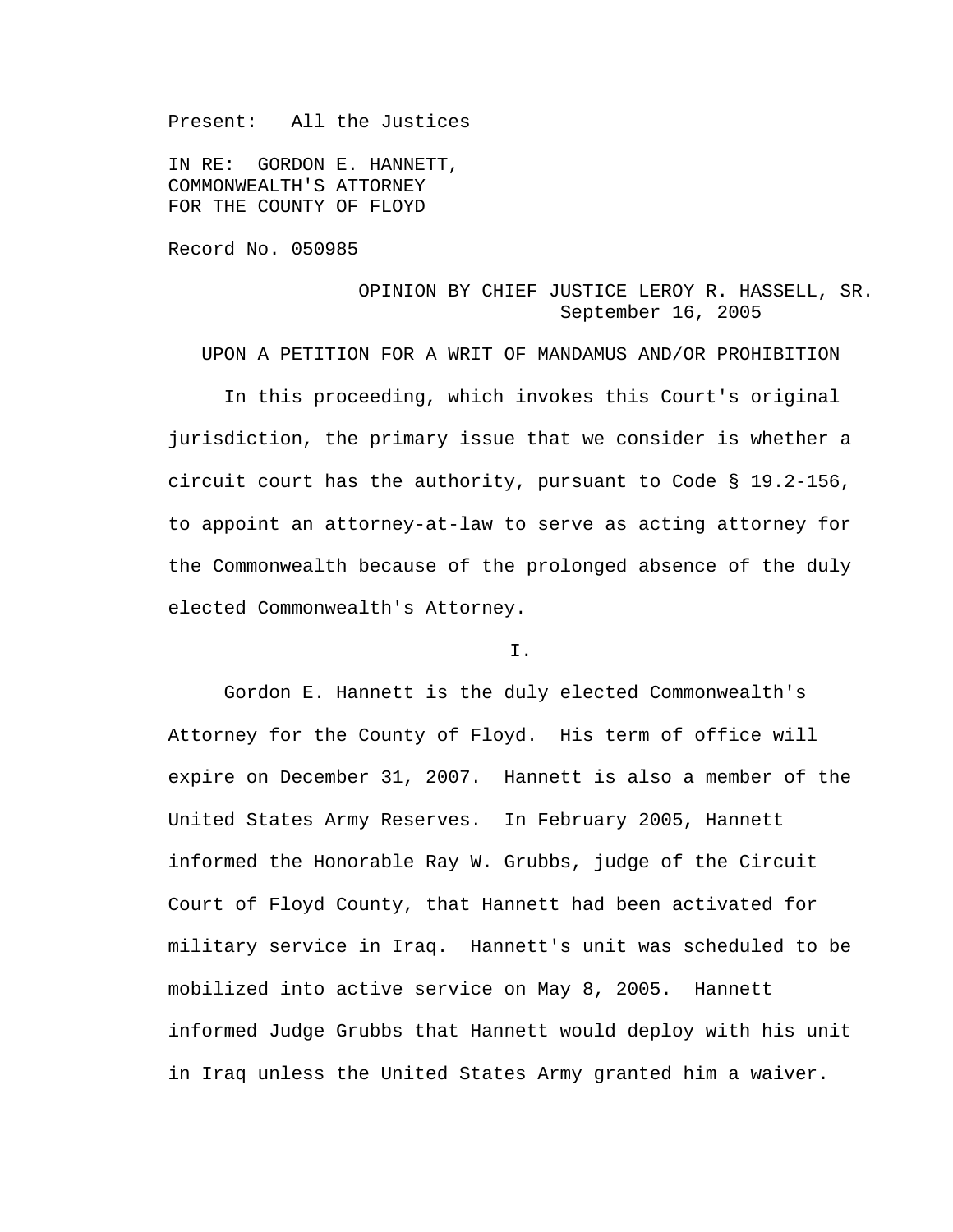Subsequently, in support of Hannett's request for a waiver, Judge Grubbs forwarded a letter to the United States Army. Judge Grubbs stated in the letter:

 "As Judge of the Circuit Court in Floyd County, Virginia, I am confronted with a perplexing situation with the call-up of Gordon E. Hannett, the Commonwealth's Attorney for said County.

 "Mr. Hannett is the sole attorney in that office, which is the chief law enforcement office for the county.

 "He prosecutes cases on behalf of the Commonwealth and Floyd County in three (3) separate courts, Circuit Court, General District and Juvenile and Domestic Relations. In all, Mr. Hannett represented the state and county in many of the cases as shown [on an attachment to this letter]. Obviously, his services are vital for the welfare of the Floyd County community.

 "Please consider our precarious situation in evaluating Mr. Hannett's call-up.

. . . .

"Sincerely yours,

"Ray W. Grubbs"

The United States Army denied Hannett's request for a waiver.

 In April 2005, Hannett informed Judge Grubbs that Hannett planned to seek approval from the State Compensation Board to fund a part-time temporary position of assistant Commonwealth's Attorney. Hannett intended to perform the duties of the office of Commonwealth's Attorney while deployed in Iraq with the assistance of the temporary part-time assistant Commonwealth's Attorney. The Compensation Board authorized funding for the part-time temporary position.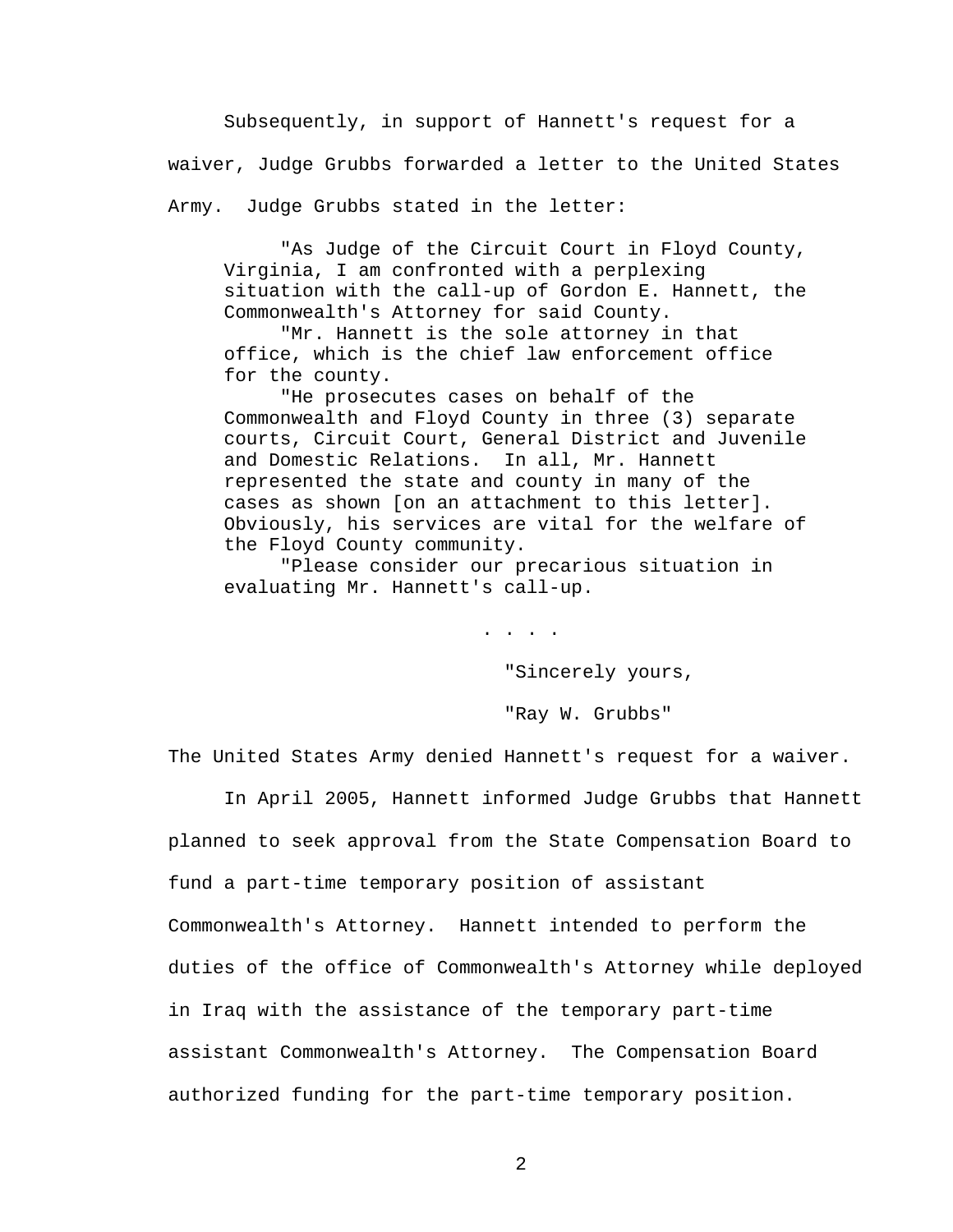Hannett and Judge Grubbs met on April 29, 2005, and Hannett told Judge Grubbs that the Compensation Board had approved funding for the part-time temporary assistant Commonwealth's Attorney position. Judge Grubbs suggested that Hannett hire an attorney who practiced law in Floyd County to serve as the temporary assistant Commonwealth's Attorney.

 Judge Grubbs and Hannett met again on May 3, 2005. During this meeting, Judge Grubbs provided Hannett with the names of three attorneys in Floyd County who would be willing to serve in the temporary position. According to Hannett, Judge Grubbs stated during the meeting that if Hannett failed to hire one of these attorneys, Judge Grubbs would appoint one of them to serve as the Commonwealth's Attorney during the period of Hannett's deployment. Later that day, Hannett informed Judge Grubbs that Hannett did not intend to resign from the office of Commonwealth's Attorney and, therefore, Hannett did not believe that the circuit court had the authority to appoint someone who would act during his deployment.

 Judge Grubbs and Hannett conversed by telephone on May 5, 2005. During the conversation, Judge Grubbs asked Hannett which of the three lawyers Hannett intended to hire to fill the temporary position. Hannett informed Judge Grubbs that Hannett had not made a decision. Judge Grubbs responded that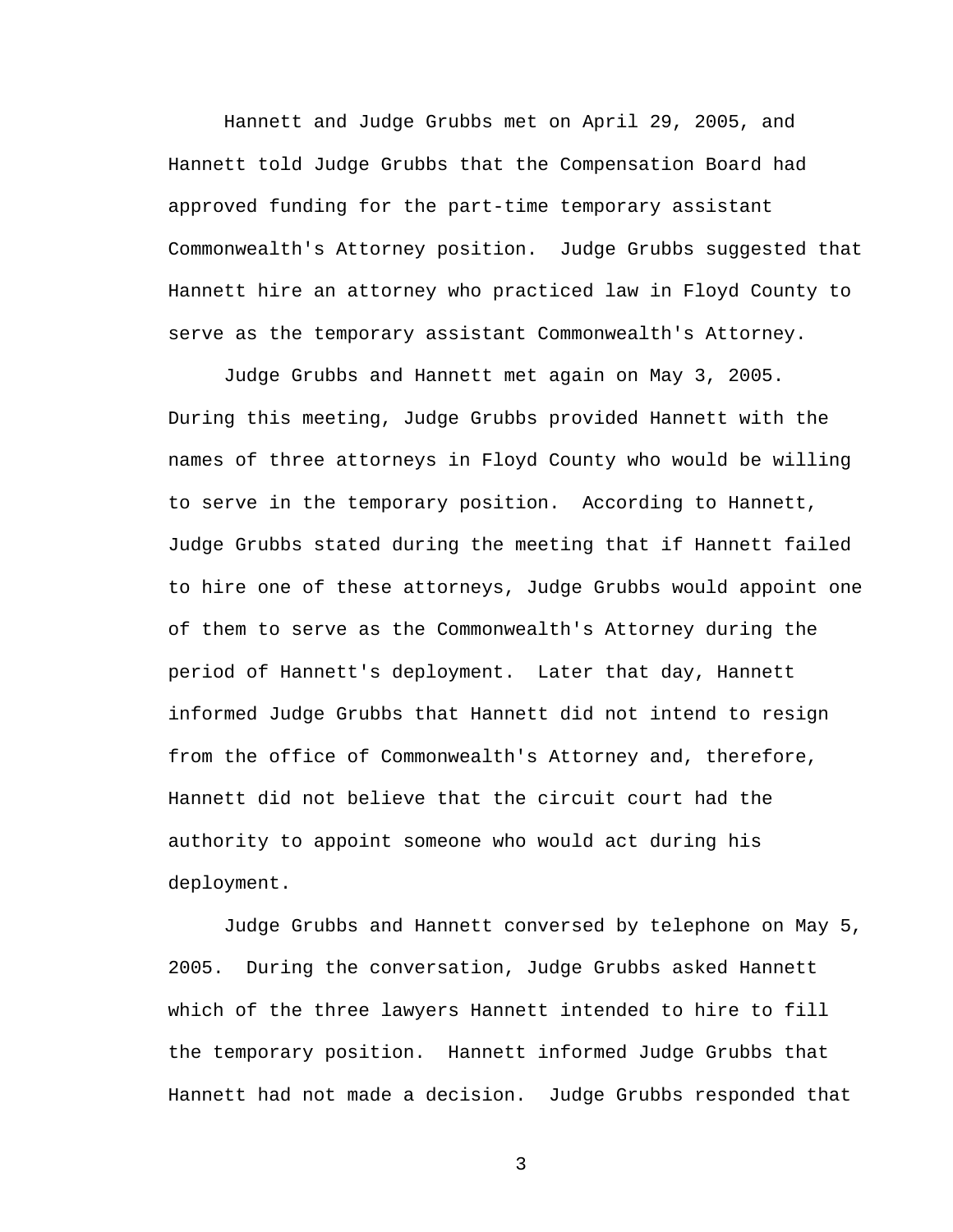he was compelled to appoint a lawyer who would serve as the temporary Commonwealth's Attorney. Later that afternoon, Hannett hired Dennis E. Nagle, a lawyer who has practiced in the City of Roanoke and Montgomery County and who is a member in good standing of the Virginia State Bar, as a temporary assistant Commonwealth's Attorney for the County of Floyd. Nagle executed the required oath of office.

 On May 5, 2005, about 5:25 p.m., Judge Grubbs, without notice to Hannett, convened the Circuit Court of Floyd County. Below is a transcript of that proceeding:

 "This is the matter of the interim appointment of acting Commonwealth's Attorney, pursuant to section 19.2-156 of the 1950 Code of Virginia. The Court, on its own motion, is making an appointment for the interim Commonwealth's Attorney, and the reasons therefore are as follows: The Court has been advised by Mr. Hannett that he has been called to active duty in the Armed Forces of the United States for a period of eighteen months. That service is to be performed in Indiana for approximately three months, followed by deployment to Iraq. Consequently, Mr. Hannett will be outside the boundaries of the Commonwealth during the eighteen month period. In said office there is no chief deputy, and there is no other attorney employee. To fully perform the functions of the Commonwealth's Attorney's office in this county, as has traditionally been accomplished, it is required and necessary that a resident attorney be appointed for this interim period. The Court on its own motion is appointing Stephanie Murray-Shortt to be the acting Commonwealth's Attorney during the absence of Mr. Hannett, commencing at midnight May 8th, 2005, and terminating upon the return of Mr. Hannett to this office. An Order to that effect is entered this date, with copies to be served as directed in the Order."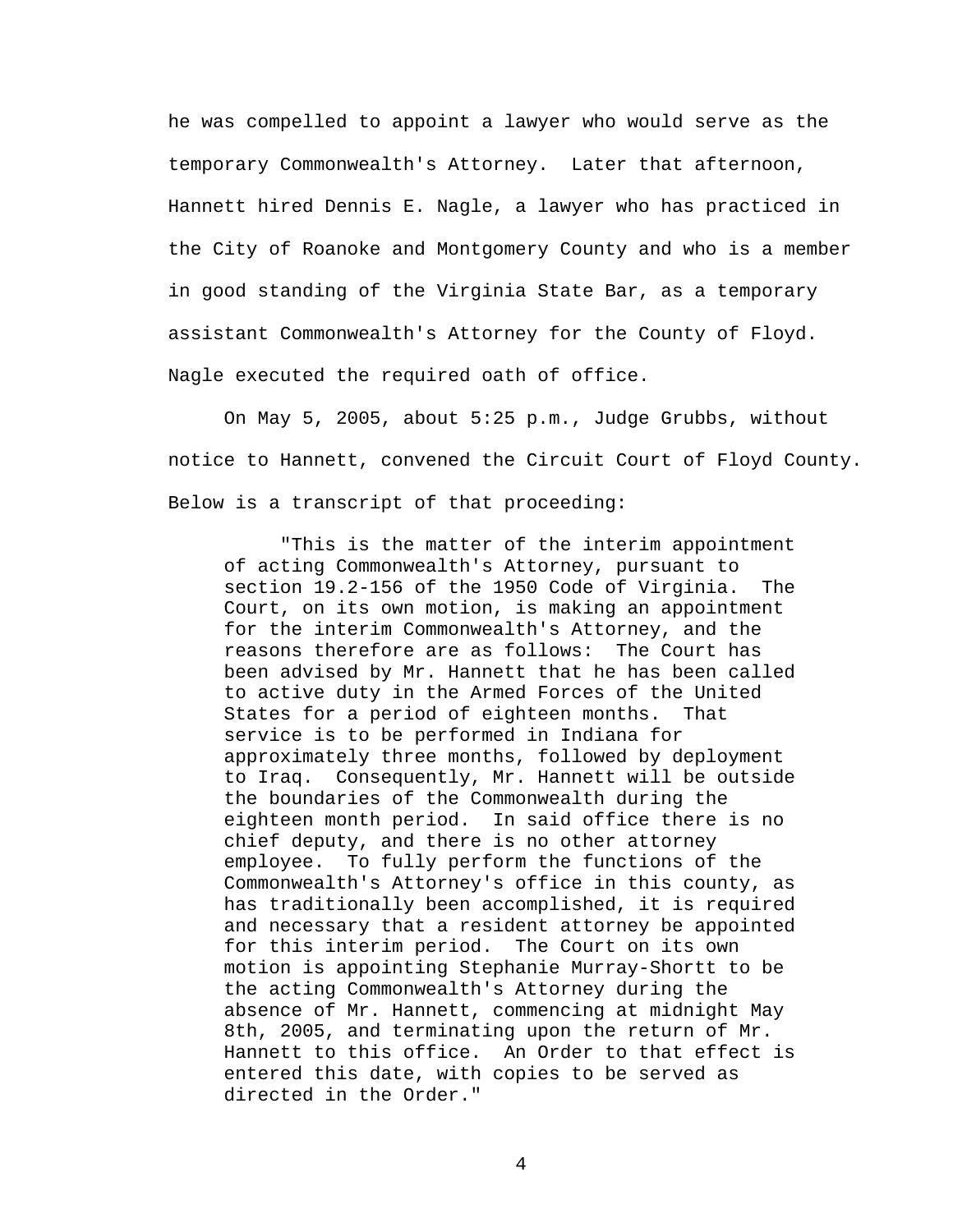Judge Grubbs entered the following order that is the subject of this proceeding:

 "This day came the Court on its motion, for the reasons stated of record, pursuant to the call to active duty in the Armed Forces of the United States of The Honorable Gordon E. Hannett, Attorney for Commonwealth in Floyd County, Virginia, said deployment commencing on 8 May, 2005, for an extended period of eighteen (18) months.

 "It appearing to the Court, pursuant to § 19.2- 156 of the 1950 Code of Virginia, the prolonged absence requires the appointment of an attorney-atlaw as acting attorney for the Commonwealth to serve for such length of time as may be necessary. Such acting attorney-at-law shall serve in the place of and otherwise perform the duties and exercise the powers of such regular attorney for the Commonwealth and while so acting, shall receive the salary and allowance for expenses fixed by the State Compensation Board.

 "It is, therefore, ORDERED that Stephanie Murray-Shortt be, and she hereby is, appointed by this Court to serve in the place of The Honorable Gordon E. Hannett for such period of time as may be necessary, commencing at midnight May 8, 2005, and terminating upon the return of The Honorable Gordon E. Hannett.

 "The Clerk is directed to serve certified copies of this order to The Honorable Gordon E. Hannett, Commonwealth's Attorney, Stephanie Murray-Shortt, and mail a certified copy to Bruce W. Haynes, Executive Director, State Compensation Board, P. O. Box 710, Richmond, Virginia, 23218- 0710. Further, the Clerk is also directed to mail certified copies of this Order to the Judges of the Twenty-Seventh Judicial Circuit and to The Honorable Edward Turner, Judge of the General District Court of Floyd County, and The Honorable James Tompkins, Judge of the Juvenile and Domestic Relations District Court of Floyd County.

> "ENTER: May 5, 2005 "Ray W. Grubbs, Chief Judge"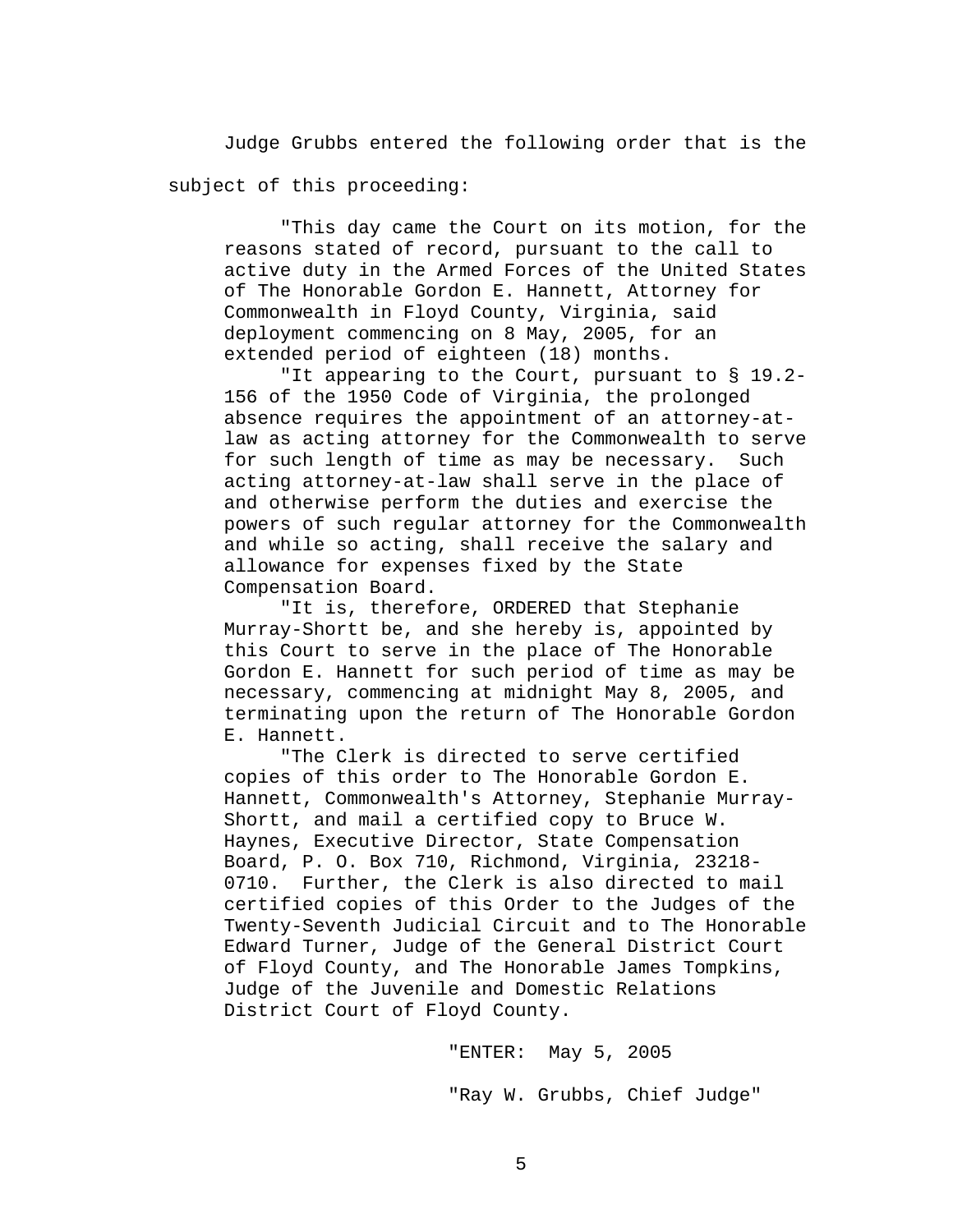The remaining judges of the 27th Judicial Circuit concurred with Judge Grubbs' decision to appoint a temporary attorney for the Commonwealth under Code § 19.2-156.

 Subsequently, Hannett filed a "petition for writ of mandamus, or prohibition (or both)" in this Court. Hannett requests, among other things, that this Court enter an order that allows him to perform the duties of Commonwealth's Attorney for Floyd County while he is deployed on active duty with the United States Army.

II.

### A.

Code § 19.2-156 states:

"If it shall be necessary for the attorney for the Commonwealth of any county or city to absent himself for a prolonged period of time from the performance of the duties of his office, then, upon notification by such attorney for the Commonwealth, or by the court on its own motion, and the facts being entered of record, the judge of the circuit court shall appoint an attorney-at-law as acting attorney for the Commonwealth to serve for such length of time as may be necessary. Such acting attorney for the Commonwealth shall act in place of and otherwise perform the duties and exercise the powers of such regular attorney for the Commonwealth, and while so acting shall receive the salary and allowance for expenses fixed by the State Compensation Board for such regular attorney for the Commonwealth, who during such length of time shall not receive any such salary or allowance."

Code § 2.2-2802 provides: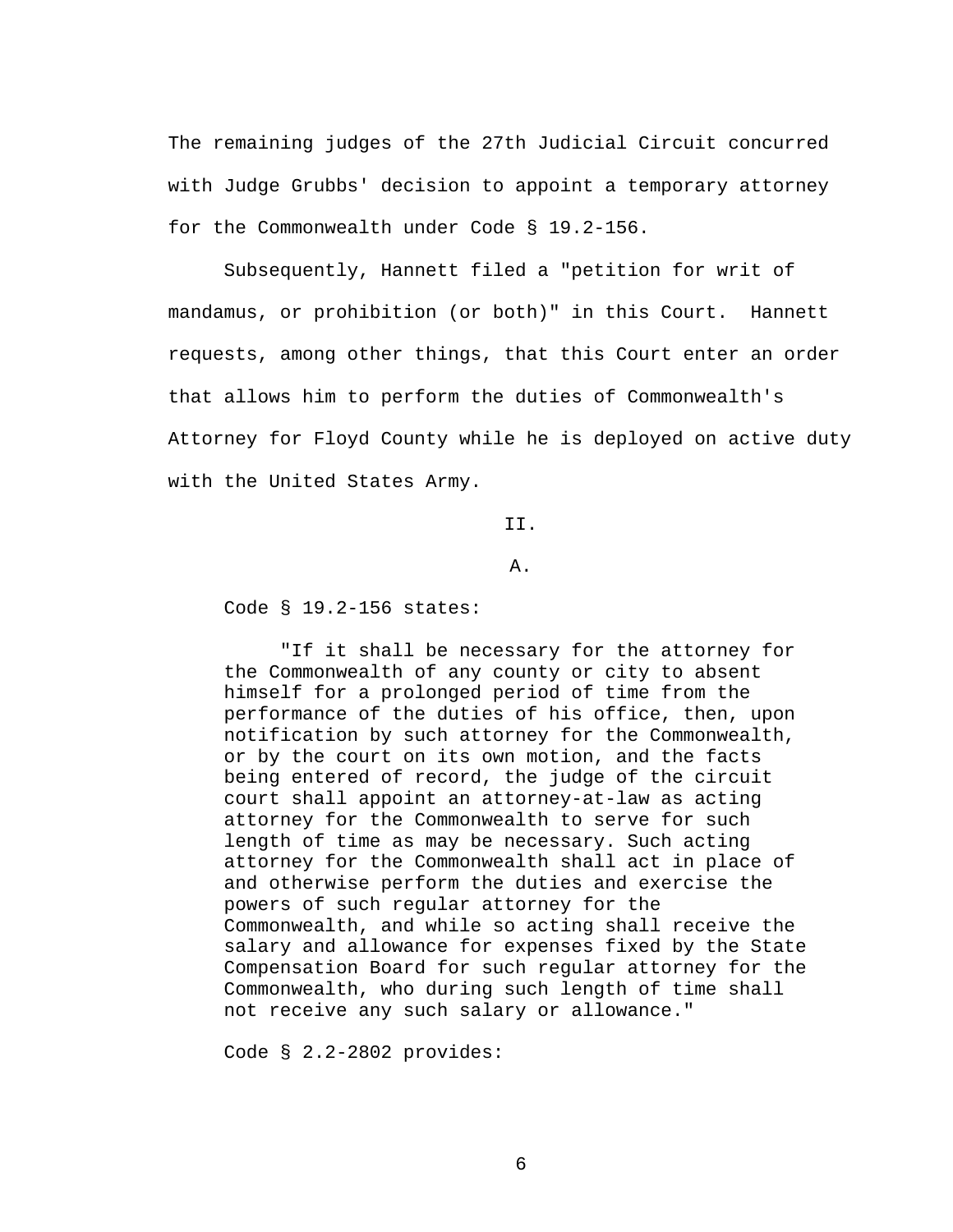"No state, county or municipal officer or employee shall forfeit his title to office or position or vacate the same by reason of either engaging in the war service of the United States when called forth by the Governor pursuant to the provisions of § 44-75.1, or when called to active duty in the armed forces of the United States. Any such officer or employee who, voluntarily or otherwise, enters upon such war service or is called to service may notify the officer or body authorized by law to fill vacancies in his office, of such fact, and thereupon be relieved from the duties of his office or position during the period of such service. The officer or body authorized to fill vacancies shall designate some suitable person to perform the duties of such office as acting officer during the period the regular officer is engaged in such service, and during such period the acting officer shall be vested with all the powers, authority, rights and duties of the regular officer for whom he is acting."

#### B.

 Counsel for Judge Grubbs asserts that Hannett may not invoke this Court's original jurisdiction because he may not use a writ of mandamus to challenge the circuit court's conclusion that the Commonwealth's Attorney will be absent from the performance of the duties of his office during the period that he will be on active duty in the United States Army. Continuing, counsel for Judge Grubbs asserts that the circuit court's exercise of its authority under Code § 19.2- 156 is discretionary and, thus, mandamus is an inappropriate remedy. We disagree.

 The basis of Hannett's petition for writ of mandamus is that he believes he has been wrongfully deprived of the office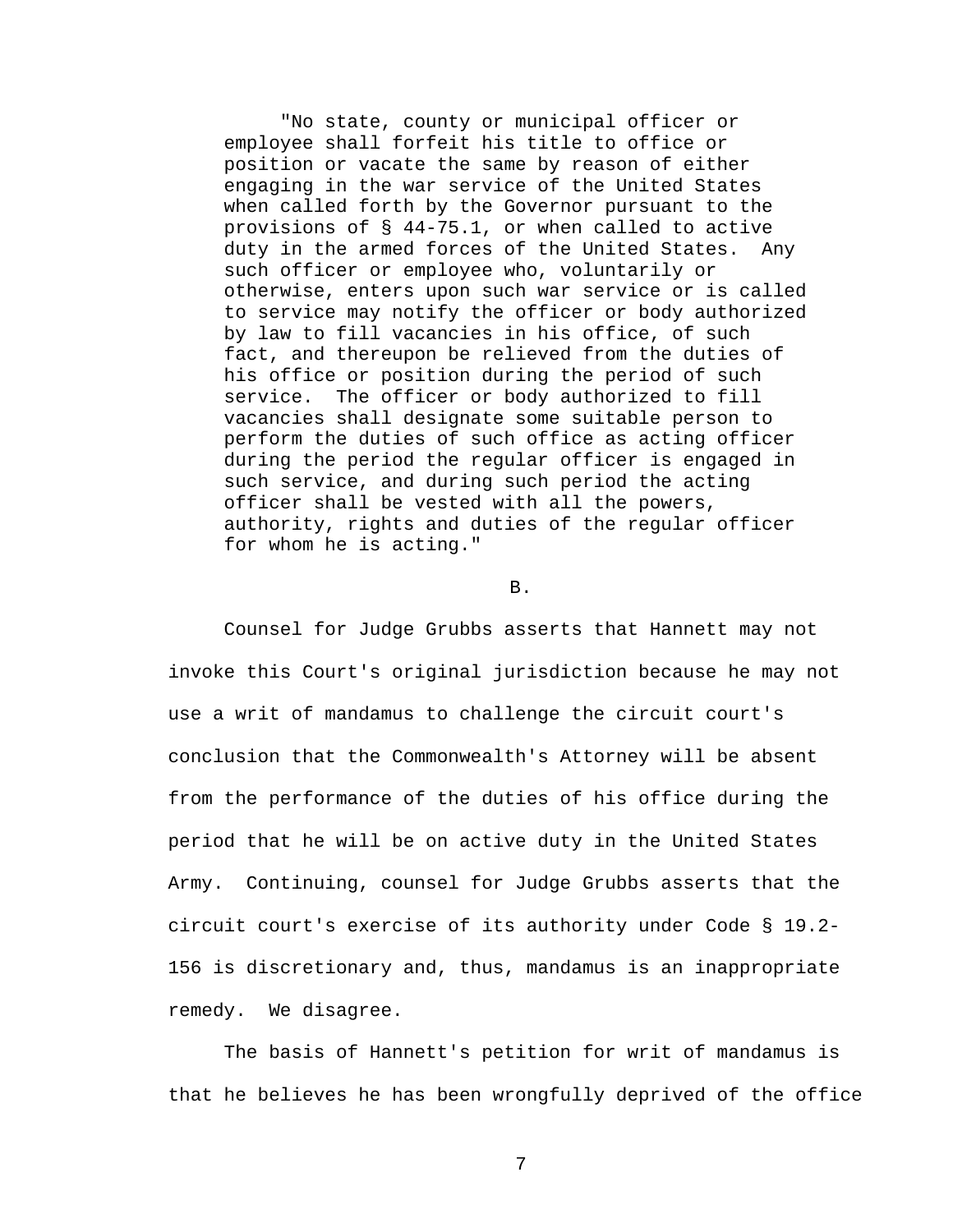of Commonwealth's Attorney of Floyd County. Clearly, mandamus is the appropriate remedy. Indeed, for over 200 years, courts in this Commonwealth have held that the writ of mandamus is a proper remedy to restore a public officer who has been unlawfully removed or deprived of that office. In re: Joseph D. Morrissey, 246 Va. 333, 334, 433 S.E.2d 918 (1993); Giles County Board of Supervisors v. Carr, 222 Va. 379, 381, 282 S.E.2d 14, 16 (1981); Bunting v. Willis, 68 Va. 144, 161 (1876); Dew v. Judges of Sweet Springs, 13 Va. (3 Hen. & M.) 1, 23 (1808); Smith v. Dyer, 5 Va. (1 Call.) 562, 566 (1799). Mandamus is a proper remedy because this procedure accords prompt resolution of issues relating to the operation of a public office, and mandamus provides the most convenient and complete relief. Bunting, 68 Va. at 161.

#### $C<sub>1</sub>$

 Hannett contends that Code § 19.2-156 "does not provide the requisite jurisdiction for a circuit court to appoint an acting Commonwealth's Attorney merely because the elected Commonwealth's Attorney is called to active duty in the Armed Forces of the United States during a time of war." Continuing, Hannett argues that the circuit court should have applied Code § 2.2-2802, which creates certain exceptions for public officers or employees engaging in war service or called to active duty with the Armed Forces. Additionally, Hannett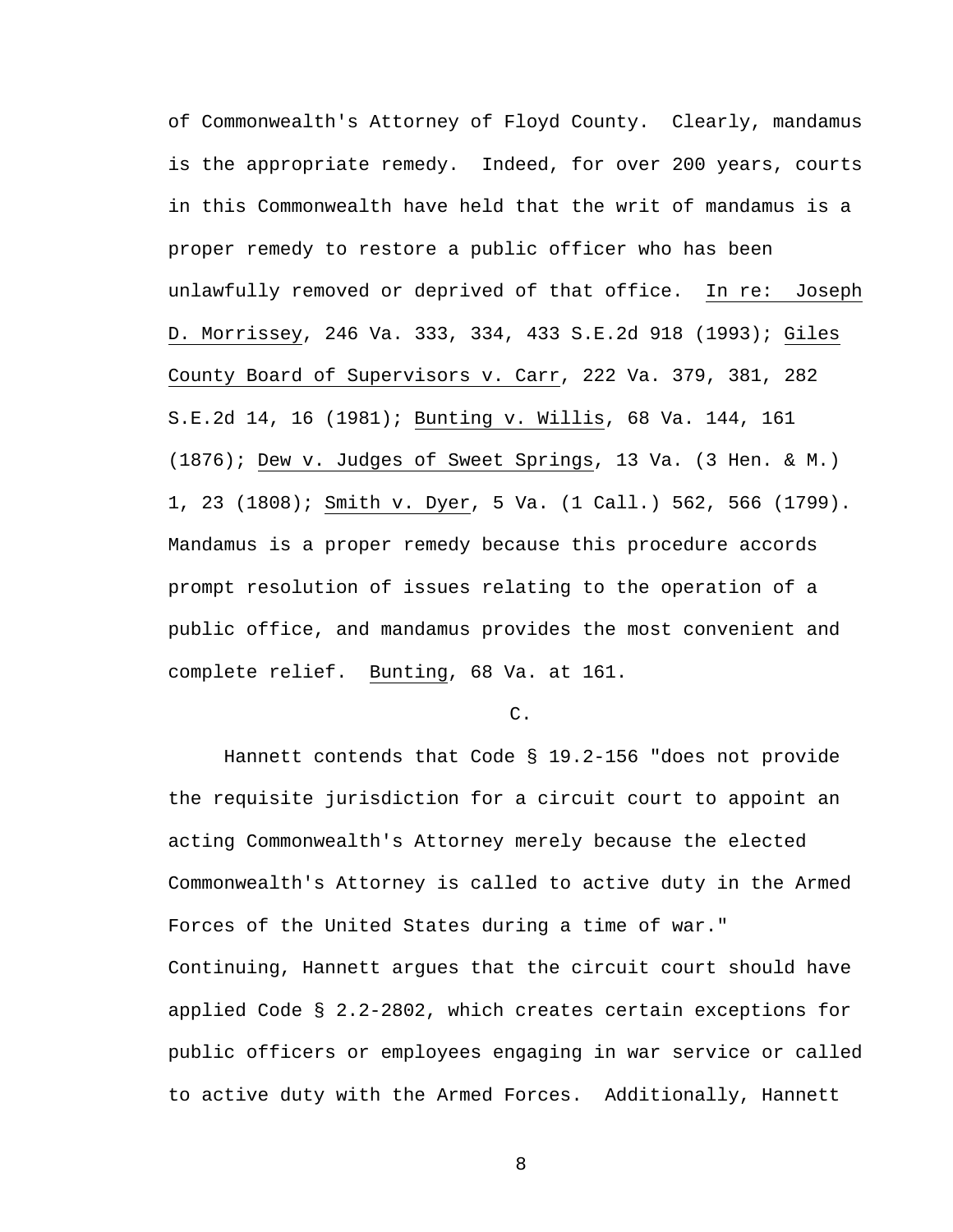asserts that even if Code § 19.2-156 is applicable, the circuit court failed to make the requisite findings that Hannett will be unable to continue in the performance of the duties of his office. We disagree with Hannett's contentions.

 In Virginia, courts are required to apply the plain meaning of statutes, and this Court is not free to add language, or ignore language, contained in statutes. Signal Corp. v. Keane Federal Systems, 265 Va. 38, 46, 574 S.E.2d 253, 257 (2003); Halifax Corp. v. First Union Nat'l Bank, 262 Va. 91, 99, 546 S.E.2d 696, 702 (2001). We have repeatedly stated that:

"While in the construction of statutes the constant endeavor of the courts is to ascertain and give effect to the intention of the legislature, that intention must be gathered from the words used, unless a literal construction would involve a manifest absurdity. Where the legislature has used words of a plain and definite import the courts cannot put upon them a construction which amounts to holding the legislature did not mean what it has actually expressed."

Id. at 262 Va. at 99-100, 546 S.E.2d at 702; see also Watkins v. Hall, 161 Va. 924, 930, 172 S.E. 445, 447 (1934); accord Haislip v. Southern Heritage Ins. Co., 254 Va. 265, 268, 492 S.E.2d 135, 137 (1997); Weinberg v. Given, 252 Va. 221, 225, 476 S.E.2d 502, 504 (1996). Read in this context, Code § 19.2-156 is the controlling statute in the case at bar, not Code § 2.2-2802.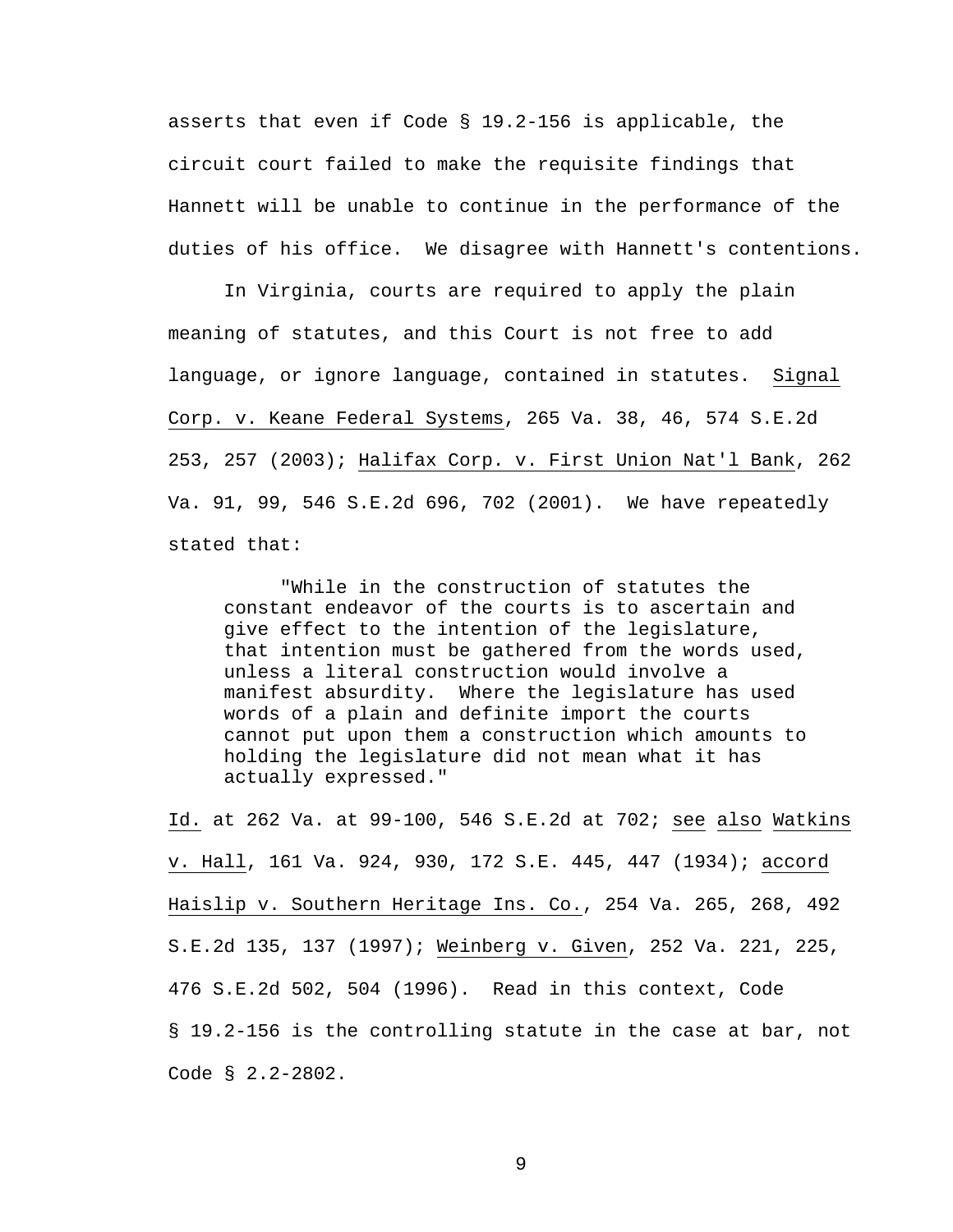Contrary to the assertions of both litigants, Code §§ 2.2-2802 and 19.2-156 are not inconsistent. Rather, the two separate and distinct statutes govern different circumstances.

Code § 2.2-2800 provides that individuals cannot simultaneously serve as officers or employees of the federal government and of the Commonwealth of Virginia. If a Virginia officer or employee accepts a position with "any emolument whatever" from the federal government, then that officer or employee "ipso facto" vacates his office or position with the Commonwealth. Code § 2.2-2802, among other things, creates an exception to this "ipso facto" loss of office or position for Virginia officers or employees who are called into active service. Code § 2.2-2802 provides that such officer or employee "shall not forfeit his title to office or position or vacate the same" by reason of active service in the United States Armed Forces. Thus, pursuant to Code § 2.2-2802, Hannett did not forfeit or vacate the office of Commonwealth's Attorney "ipso facto" when he began to serve on active duty in the United States Armed Forces. Furthermore, Code § 2.2-2802 anticipates the appointment of a person to perform the duties of the office of attorney for the Commonwealth in an "acting capacity." This statutory authorization to perform such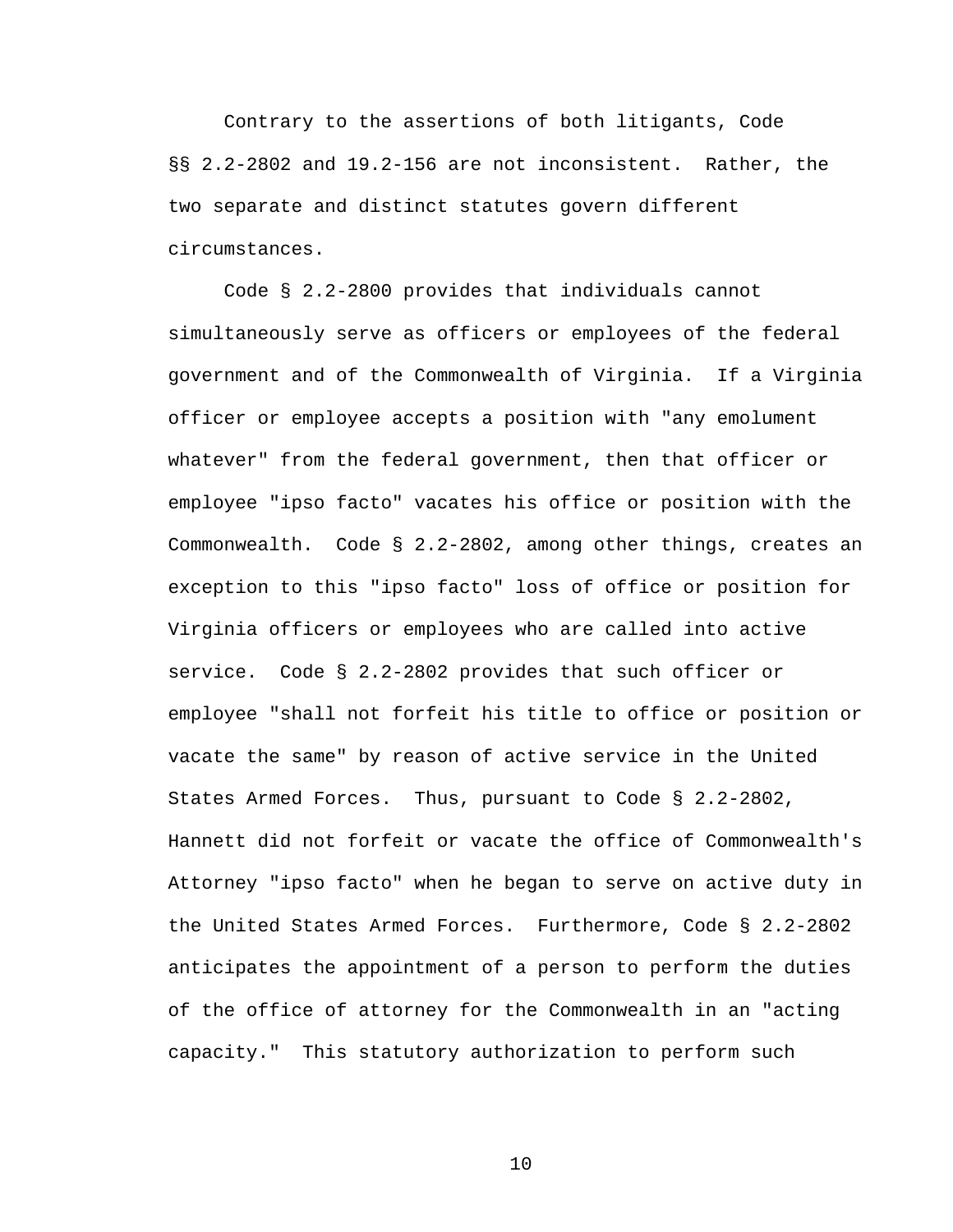duties of office in an acting capacity does not cause a forfeiture or create a vacancy in that office.

The General Assembly in Code § 19.2-156 specifically prescribed a procedure for the temporary appointment of an attorney for the Commonwealth when the attorney for the Commonwealth was absent for a prolonged period of time from the performance of the duties of the office. Because Code § 2.2-2802 and Code § 19.2-156 are not inconsistent, we need not apply rules of statutory construction reconciling the two statutes. In any event, Code § 19.2-156 would be the applicable statute because it deals specifically with the office of Commonwealth's Attorney.

Code § 2.2-2802 states in part that "[n]o state, county or municipal officer or employee shall forfeit his title to office or position or vacate the same by reason of either engaging in the war service of the United States . . . or when called to the active duty in the armed forces of the United States." (Emphasis added). Contrary to Hannett's assertions, he was not required to forfeit or vacate his office in violation of this statutory provision.

The word "forfeit" means "to lose or lose the right to by some error, fault, offense, or crime: alienate the right to possess by some neglect . . . ." Webster's Third New International Dictionary 891 (1993). A public official who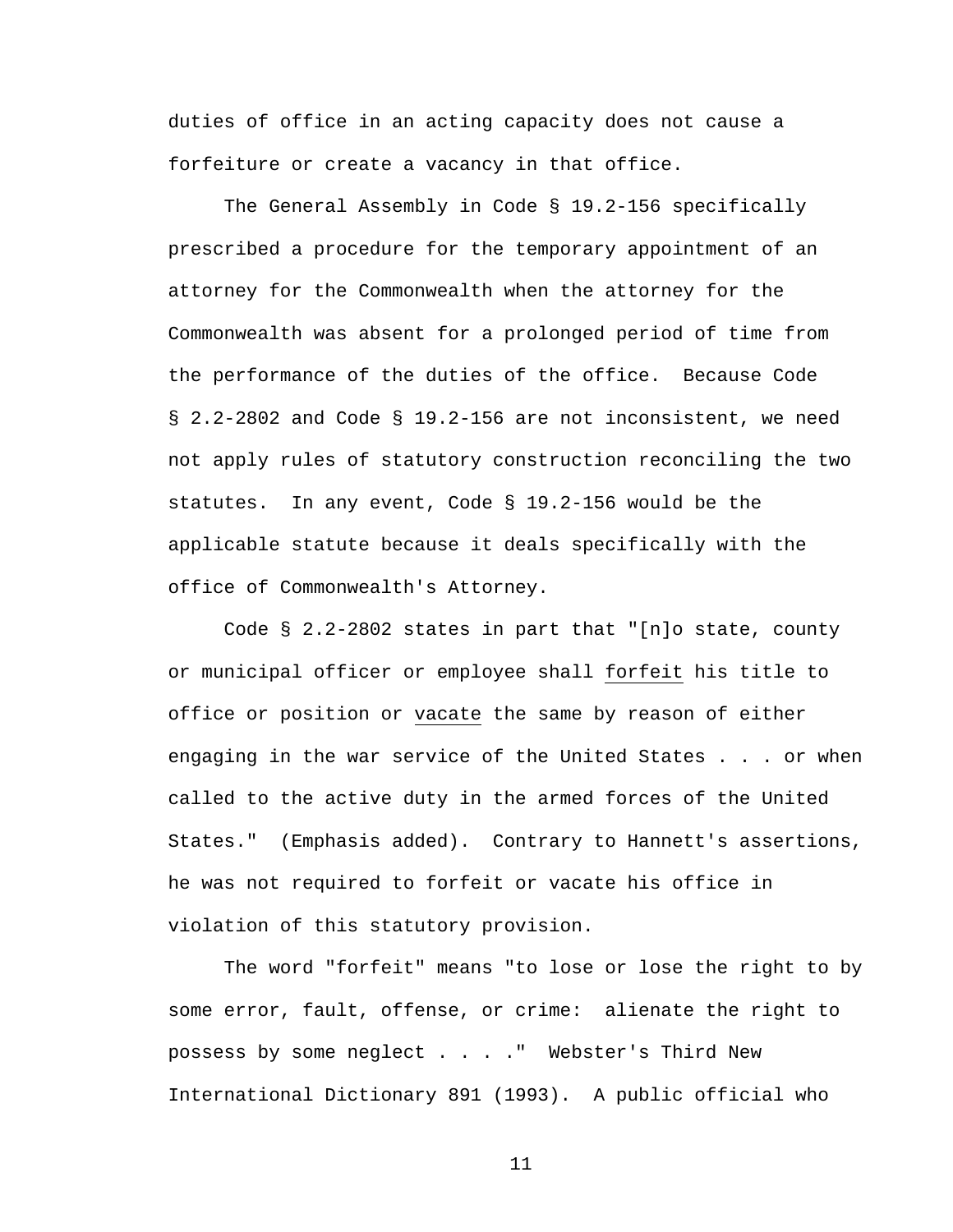has forfeited title to the office lacks the authority to perform the duties of that office during the term of office. See, e.g., Shell v. Cousins, 77 Va. 328, 332 (1883) (sheriff who forfeited office created a vacancy in that office); Commonwealth v. Fugate, 29 Va. 724, 726 (1830) (justice of the peace who forfeited office legally incapacitated from ever acting under his commission). The order entered by the circuit court did not result in a forfeiture of the office of the Commonwealth's Attorney of Floyd County because Hannett will be able to resume the duties of Commonwealth's Attorney upon the conclusion of his active duty with the United States Army.

The circuit court similarly did not decree that Hannett had vacated the office of Commonwealth's Attorney of Floyd County. Hannett remains the Commonwealth's Attorney of Floyd County. He is the incumbent who possesses the title to the office of Commonwealth's Attorney.

Murray-Shortt, who has been appointed as the "acting attorney" for the Commonwealth for Floyd County, is not the incumbent of that office. Her temporary authority to exercise the powers and discharge the duties of the office will abate when Hannett ends his prolonged absence on military duty and returns to Floyd County to resume his duties as the Commonwealth's Attorney. Simply stated, Murray-Shortt, the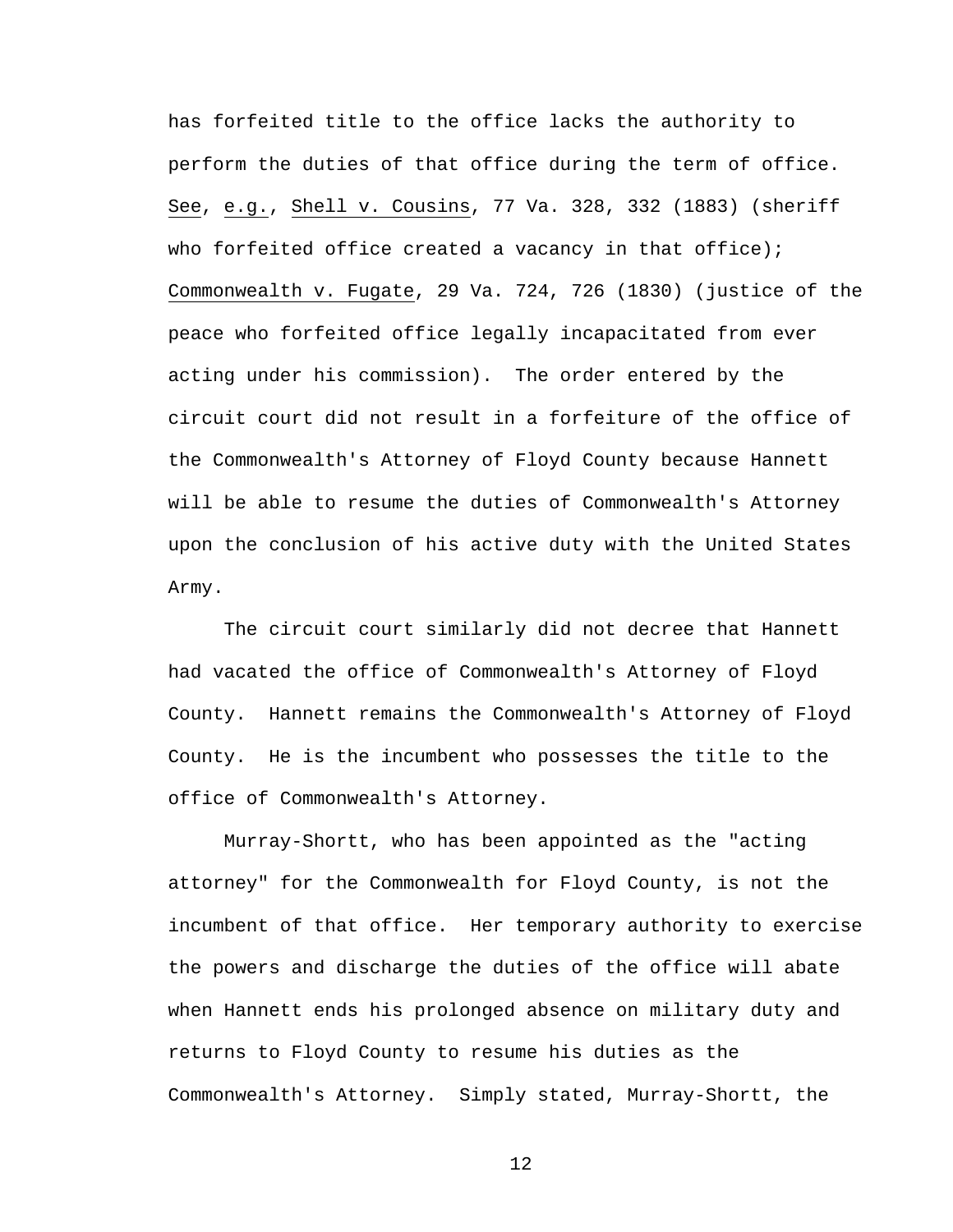acting Commonwealth's Attorney, will be divested of all authority to perform the duties of that office upon the cessation of Hannett's prolonged "period of time [absent] from the performance of the duties of his office." While Murray-Shortt is temporarily vested with the duties of the office of Commonwealth's Attorney under Code § 19.2-156 and the circuit court's order, she is not and could not be vested in the title of that office.

Hannett's status as the Commonwealth's Attorney for Floyd County and Murray-Shortt's status as the temporary acting attorney for the Commonwealth are illustrated by the consequences that would ensue if either Hannett or Murray-Shortt resigned. If Murray-Shortt resigned, the office of Commonwealth's Attorney would not be vacant, and the circuit court, acting pursuant to Code § 19.2-156, would enter an order that appointed a lawyer to discharge the duties of the office of the Commonwealth's Attorney. However, if Hannett, the incumbent who holds title to the office resigned, a vacancy would indeed exist. Thus, pursuant to Code § 24.2- 228.1(B), the circuit court would make an interim appointment "until the qualified voters fill the vacancy by election and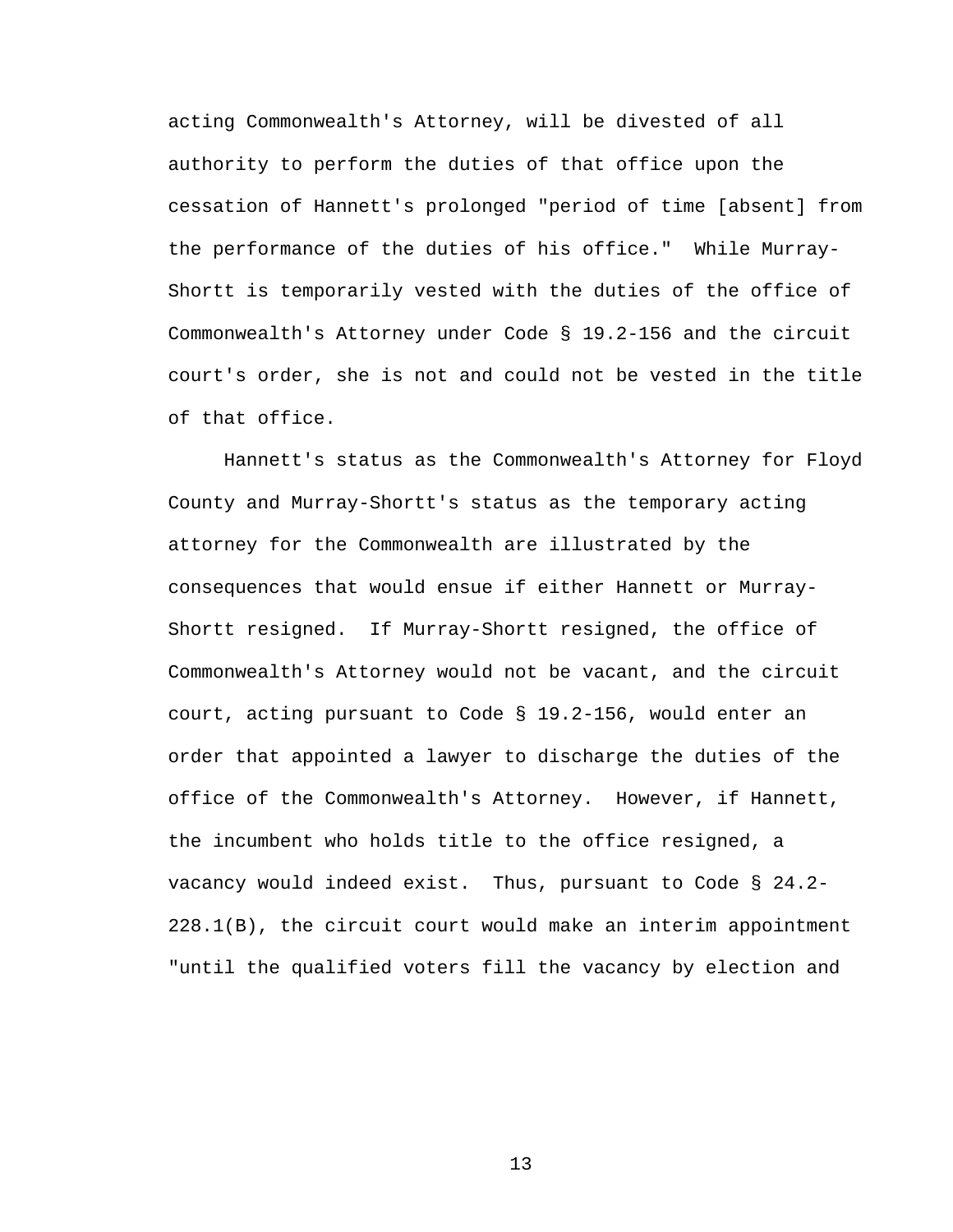the person so elected has qualified and taken the oath of office." Code § 24.2-228.1(B).\*

D.

 Hannett argues that the circuit court erred by concluding, pursuant to Code § 19.2-156, that it shall be necessary for him to be absent for a prolonged period of time from the performance of the duties of his office. We disagree. The verified statement of facts and exhibits before this Court contain facts that support the circuit court's conclusion that the Commonwealth's Attorney of Floyd County will absent himself for a prolonged period of time from the performance of the duties of his office.

Hannett admitted that he advised the circuit court that Hannett's Army Reserve unit had been activated for military

 $\overline{\phantom{a}}$  Code § 24.2-228.1 states in relevant part: "The highest ranking deputy officer, or, in the case of the office of attorney for the Commonwealth, the highest ranking full-time assistant attorney for the Commonwealth, if there is such a deputy or assistant in the office, shall be vested with the powers and shall perform all of the duties of the office, and shall be entitled to all the privileges and protections afforded by law to elected or appointed constitutional officers, until the qualified voters fill the vacancy by election and the person so elected has qualified and taken the oath of office. In the event that (i) there is no deputy officer or full-time assistant attorney for the Commonwealth in the office or (ii) the highest-ranking deputy officer or assistant attorney for the Commonwealth declines to serve, the court shall make an interim appointment to fill the vacancy pursuant to Code § 24.2-227 until the qualified voters fill the vacancy by election and the person so elected has qualified and taken the oath of office."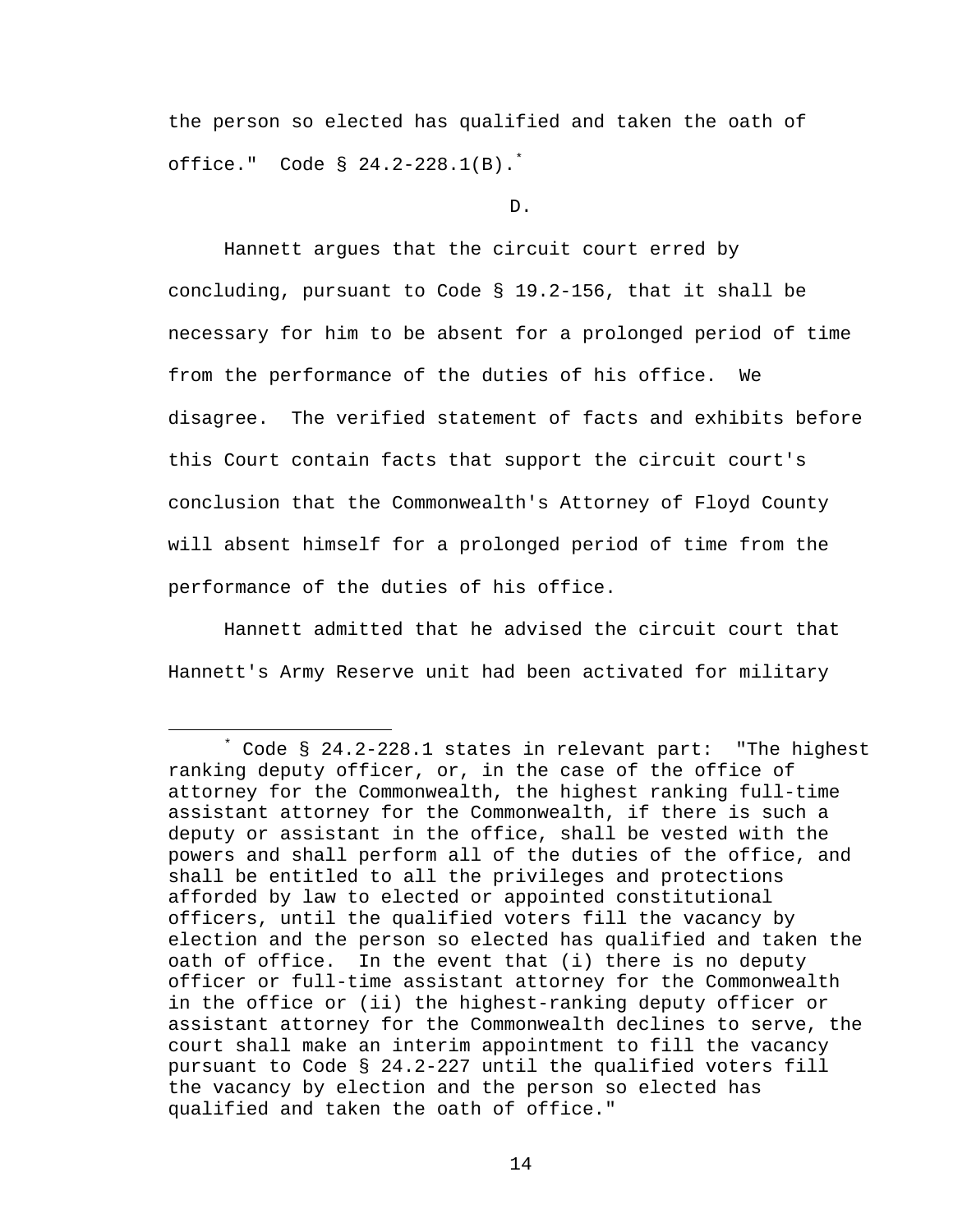service in Iraq and would be mobilized on May 8, 2005. Even though Hannett had informed the circuit court that he could perform the duties of his office while deployed on active duty, the court was not required to accept this conclusion.

Code § 15.2-1627(B), which prescribes certain duties imposed upon attorneys for the Commonwealth and their assistants, states:

"B. The attorney for the Commonwealth and assistant attorney for the Commonwealth shall be a part of the department of law enforcement of the county or city in which he is elected or appointed, and shall have the duties and powers imposed upon him by general law, including the duty of prosecuting all warrants, indictments or informations charging a felony, and he may in his discretion, prosecute Class 1, 2 and 3 misdemeanors, or any other violation, the conviction of which carries a penalty of confinement in jail, or a fine of \$500 or more, or both such confinement and fine. He shall enforce all forfeitures, and carry out all duties imposed upon him by § 2.2-3126."

 Based upon the record before the circuit court and this Court, it was certainly reasonable for the circuit court to conclude that Hannett could not discharge his statutorily prescribed duties during deployment on active military duty and engagement in a war thousands of miles from Floyd County. And, we note that the Commonwealth's Attorney in Floyd County prosecutes cases on behalf of the Commonwealth and Floyd County in the circuit, general district, and juvenile and domestic relations district courts in that County. Also, the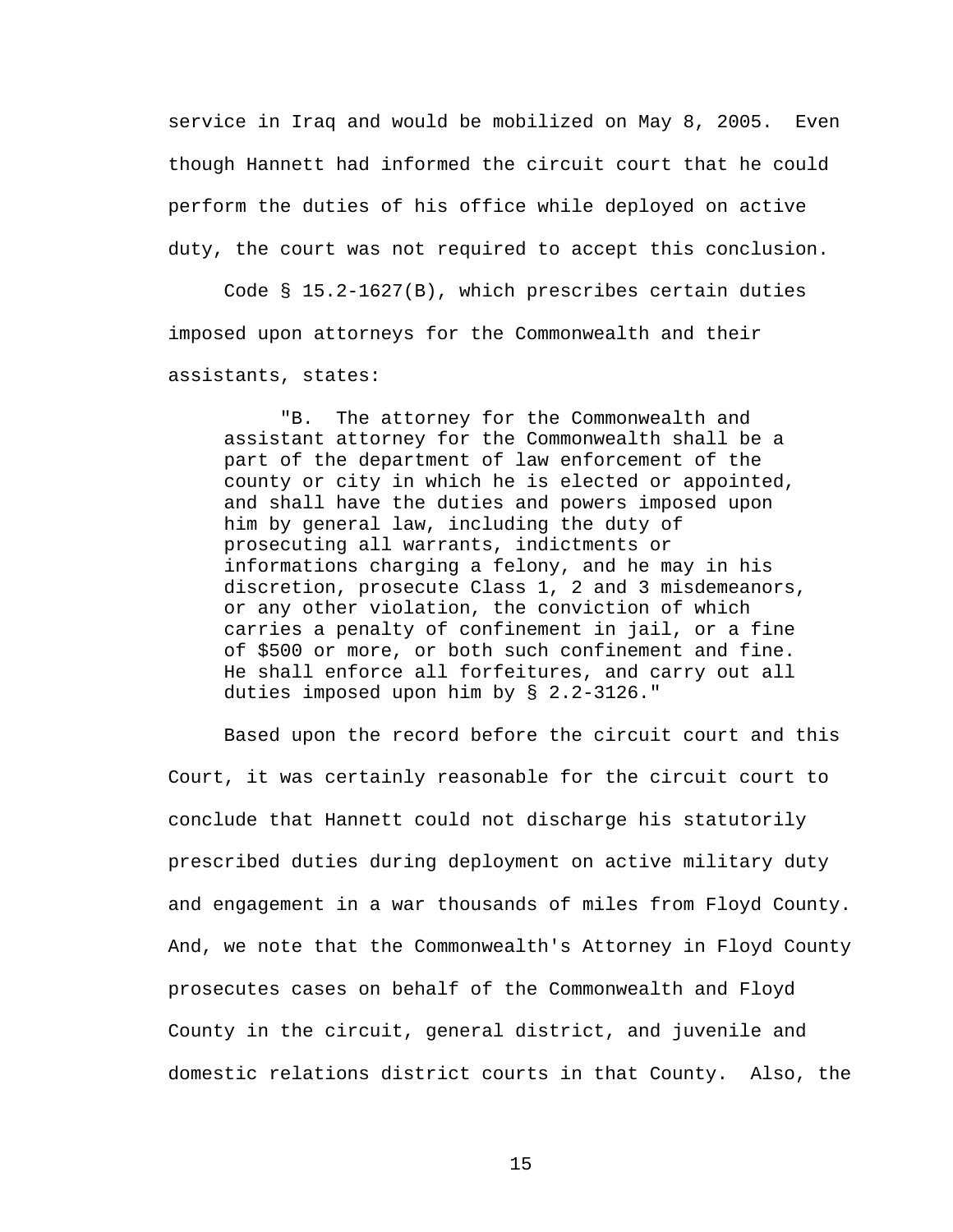circuit court was of the opinion that Hannett's services were "vital for the welfare of the Floyd County community."

 We recognize that Hannett hired a temporary assistant Commonwealth's Attorney for the County of Floyd, Dennis Nagle, to assist Hannett. We observe that Nagle possesses the lawful authority to act as an assistant Commonwealth's Attorney for the County of Floyd. However, the appointment of Nagle as a temporary employee did not impair the circuit court's statutory authority to appoint an acting attorney for the Commonwealth who will serve for such length of time as may be necessary. And, contrary to Hannett's assertion, the judges of the 27th Judicial Circuit concurred in the decision to appoint an acting attorney for the Commonwealth to serve for such length of time as may be necessary pursuant to Code  $$19.2-156.$ 

 The circuit court failed to give Hannett notice of the hearing that occurred on May 5, 2005. The record does not reflect why Hannett, a constitutional officer, was not accorded notice of the hearing and an opportunity to appear and present evidence. However, Hannett does not raise these issues in his petition and, therefore, they have been waived.

E.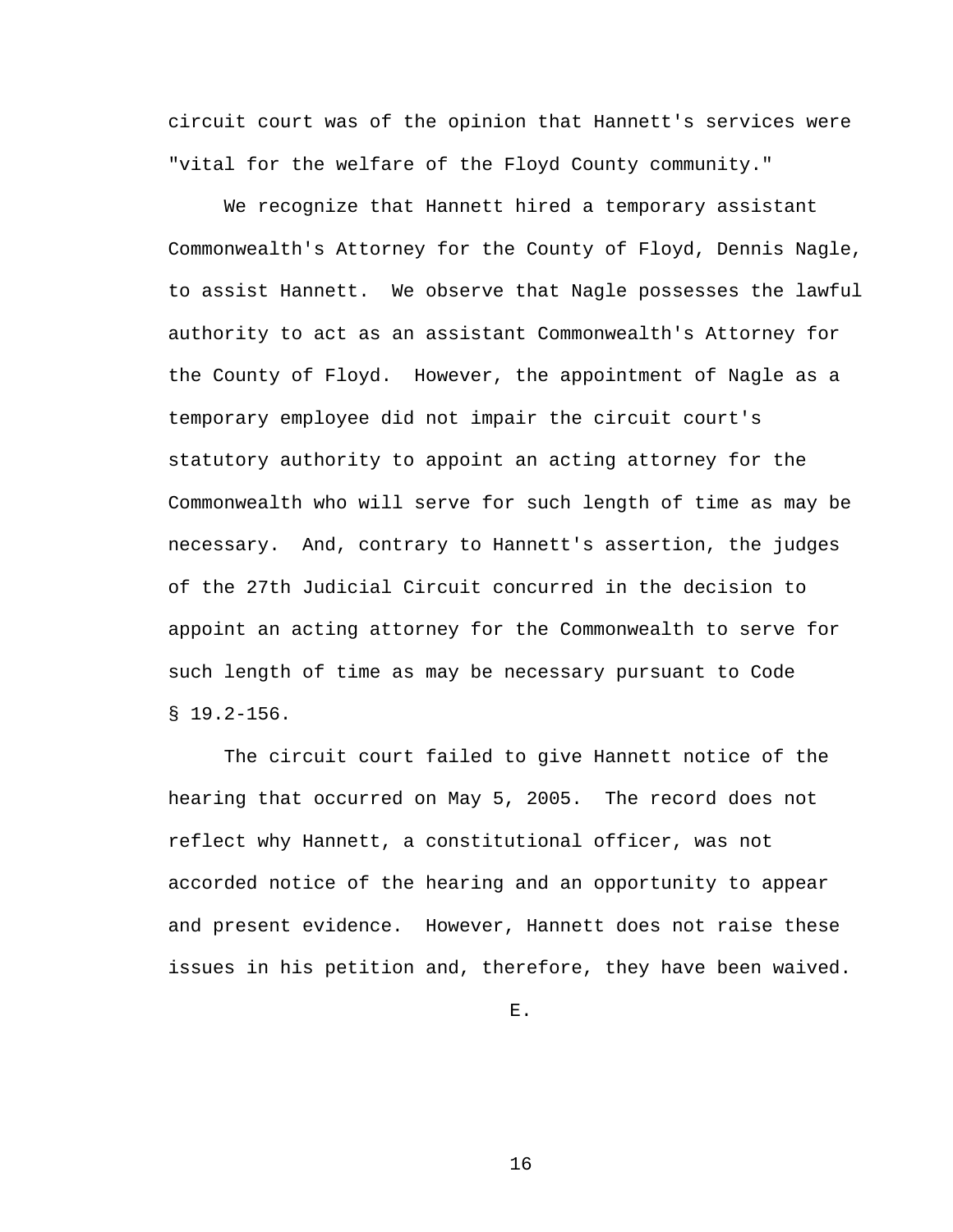Hannett also seeks, in this proceeding, a writ of prohibition. However, it is well-established in the jurisprudence of this Commonwealth that:

 "The writ of prohibition does not lie to correct error, but to restrain an inferior court from acting in a matter of which it has no jurisdiction, or in which it is transcending the bounds of its jurisdiction."

Moss v. Barham, 94 Va. 12, 14, 26 S.E. 388, 388 (1896); see also Shell, 77 Va. at 332. We recently applied this wellestablished principle in In re: Commonwealth's Attorney for the City of Roanoke, 265 Va. 313, 316-17, 576 S.E.2d 458, 461 (2003).

 In this proceeding, the writ of prohibition clearly does not lie. The circuit court had jurisdiction to consider the question whether it was necessary for the attorney for the Commonwealth of Floyd County to be absent for a prolonged period of time from the performance of the duties of his office and if so, what attorney should be appointed as acting attorney for the Commonwealth to serve for such length of time as may be necessary.

### III.

 Finding no merit in Hannett's contentions, we will dismiss the petition for writ of mandamus and the petition for the writ of prohibition.

### Dismissed.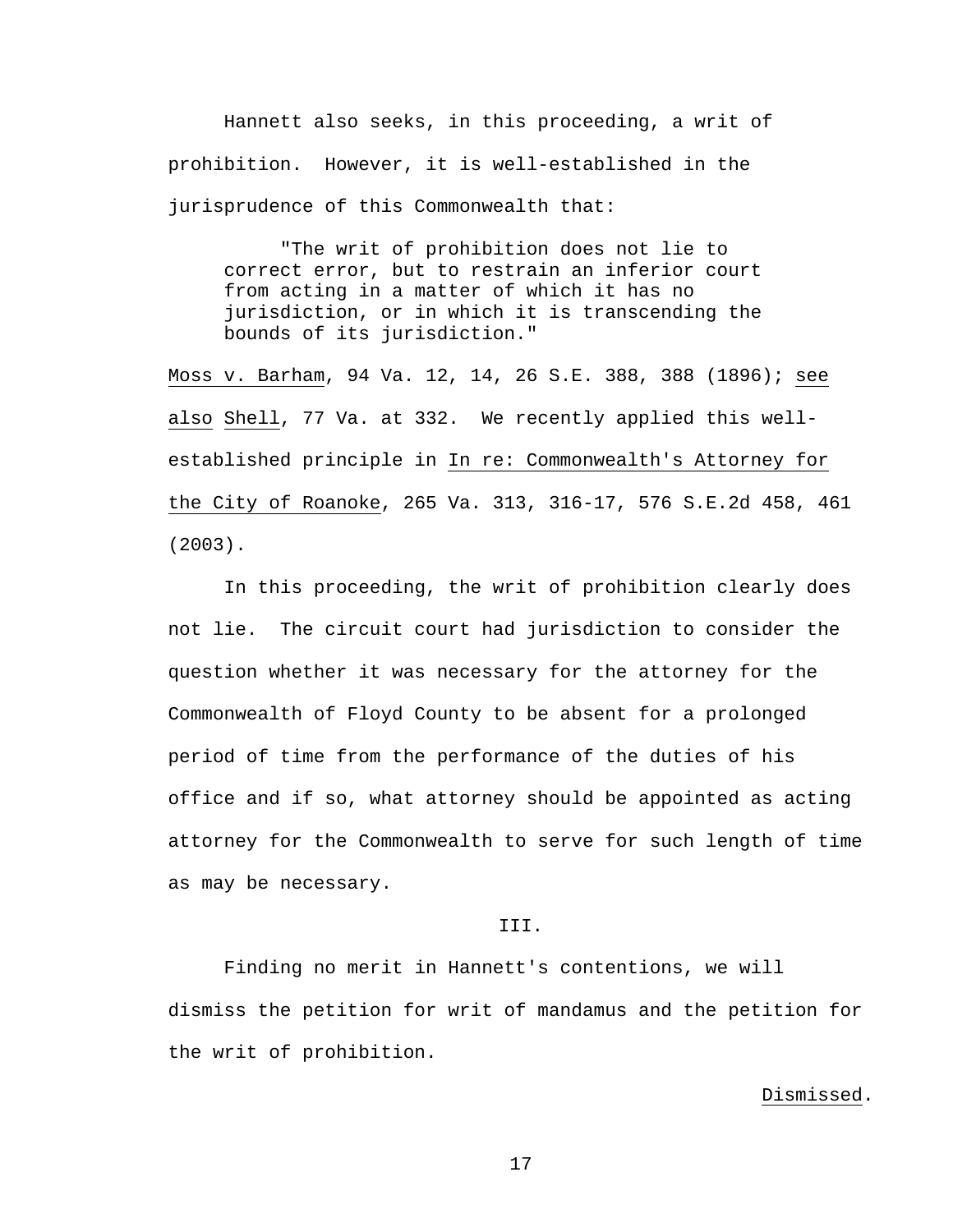JUSTICE KINSER, with whom JUSTICE KOONTZ and JUSTICE LEMONS join, concurring in part and dissenting in part.

 I conclude that the Honorable Ray W. Grubbs, judge of the Circuit Court of Floyd County, unlawfully deprived Gordon E. Hannett of the office of Commonwealth's Attorney of Floyd County. The effect of the circuit court's order of May 5, 2005 was to require Hannett to vacate his title to office because he had been called to active duty in the armed forces of the United States. Thus, that order violated the express provisions of Code § 2.2-2802. For that reason, I respectfully dissent with regard to sections II(C) and III of the majority opinion and would issue the writ of mandamus. I concur with the other sections of the majority opinion.

Under the provisions of Code  $\S$  2.2-2802, "[n]o state, county or municipal officer or employee shall forfeit his title to office or position or vacate the same by reason of either engaging in the war service of the United States . . . or when called to active duty in the armed forces of the United States." (Emphasis added.) That statute creates an exception to the general prohibition set forth in Code § 2.2- 2800 precluding a person from "holding any office of honor, profit or trust under the Constitution of Virginia" while at the same time holding "any office or post of profit, trust, or emolument, civil or military, legislative, executive, or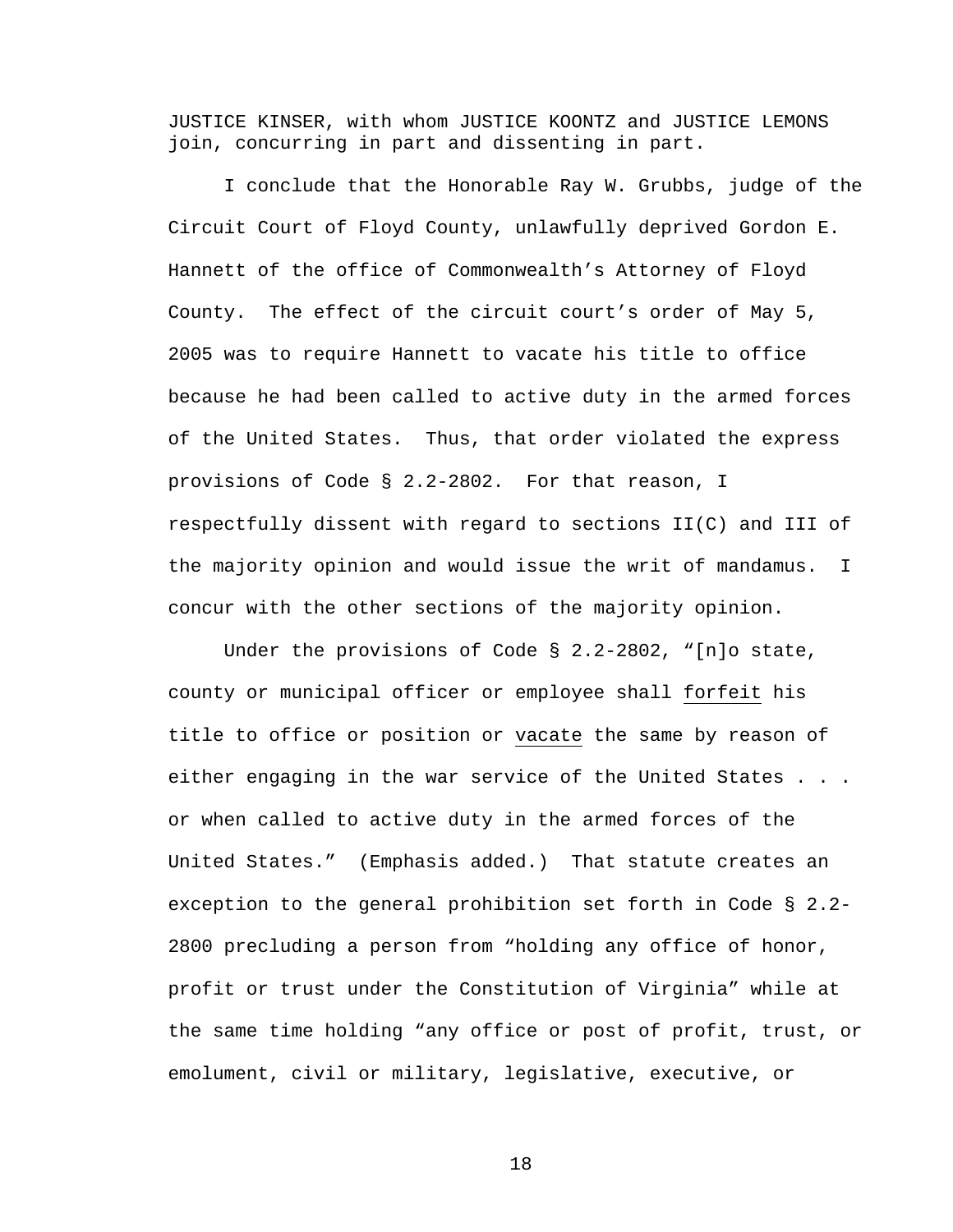judicial, under the government of the United States." Code § 2.2-2800; see City of Lynchburg v. Suttenfield, 177 Va. 212, 215-20, 13 S.E.2d 323, 324-26 (1941) (applying the exception as set forth in a predecessor statute to Code § 2.2-2802). Except in the situations covered in Code § 2.2-2802, the acceptance of any such office with the government of the United States "ipso facto[] vacate[s]" any such office "under the government of this Commonwealth or under any county, city, or town thereof." Id. at 216, 13 S.E.2d at 324.

 The majority concludes that Code § 2.2-2802 is not applicable to the facts of this case because the action taken by the circuit court did not require Hannett either to forfeit or to vacate his title or position as Commonwealth's Attorney. No forfeiture occurred, according to the majority, because Hannett can return to his position when he concludes his active duty in the armed forces of the United States, and the office of Commonwealth's Attorney was not vacated because Hannett remains the incumbent. The General Assembly used the operative verbs, forfeit and vacate, in the disjunctive, meaning that the provisions of Code § 2.2-2802 apply if the May 5, 2005 order required Hannett either to forfeit or vacate his position. While I disagree with the majority's analysis in both respects, I will focus on its conclusion that the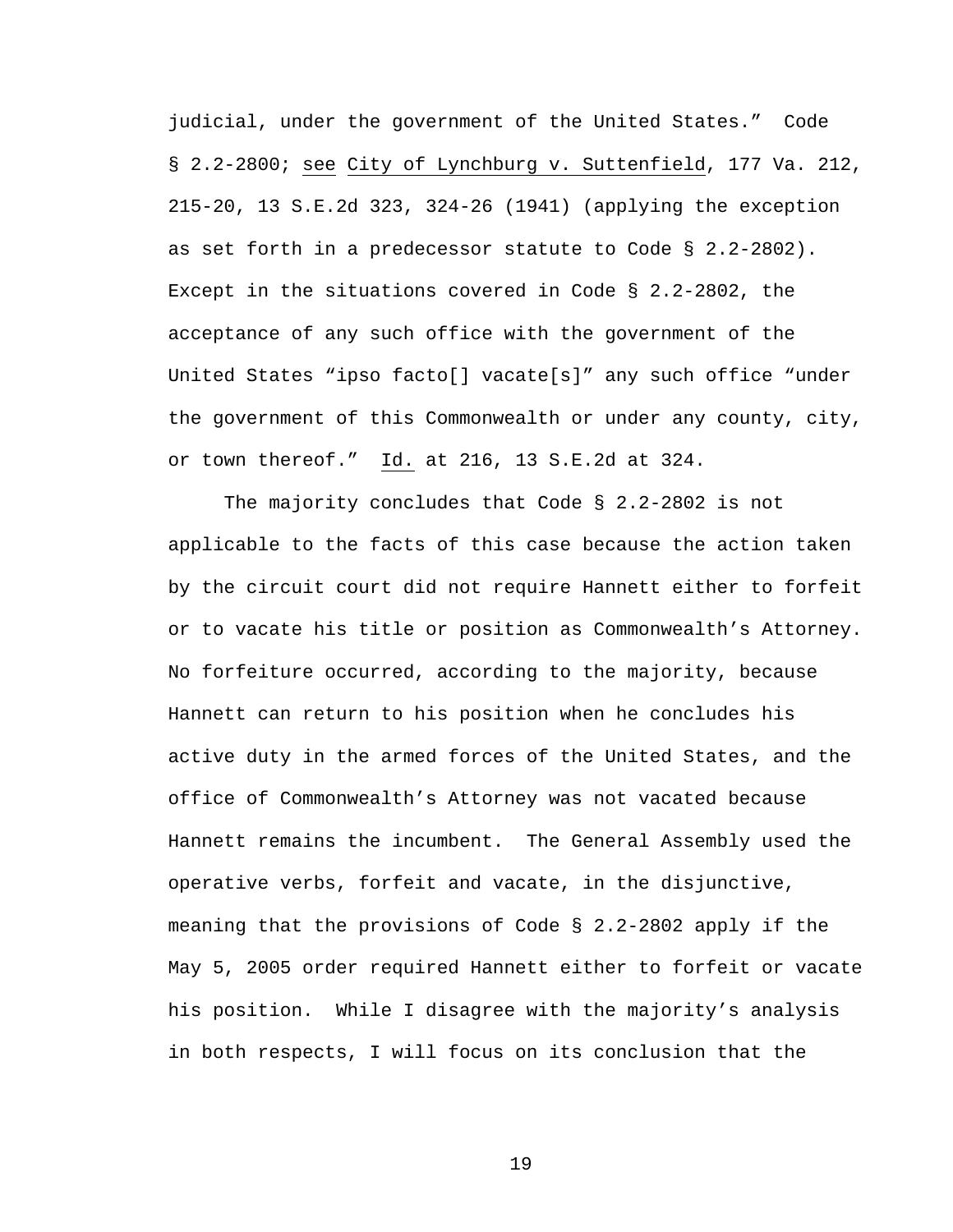circuit court's order did not require Hannett to vacate the office of Commonwealth's Attorney of Floyd County.

To understand what it means to vacate the title to a public office or position, it is necessary to consider two of this Court's prior decisions, Chadduck v. Burke, 103 Va. 694, 49 S.E. 976 (1905), and Frantz v. Davis, 144 Va. 320, 131 S.E. 784 (1926). Both cases involved the question whether a vacancy existed in a particular public office at the end of an incumbent's fixed term.

In Chadduck, the office of "Superintendent of the Poor" was for a term commencing on July 1 and ending on June 30 four years later. 103 Va. at 695, 49 S.E. at 976. However, under a new Constitution that had been adopted, the term of the office was to begin on January 1. Id. at 696, 49 S.E. at 976. All county officers who were in office when the Constitution became effective were authorized to remain in their respective offices until the next January 1. Id. The new Constitution also specified "all officers elected or appointed shall continue to discharge the duties of their offices, after the terms to same have expired, until their successors have qualified." Id.

By statute, a specific procedure for filling the term of the office of Superintendent of the Poor commencing on January 1 was required, but the county judge failed to follow the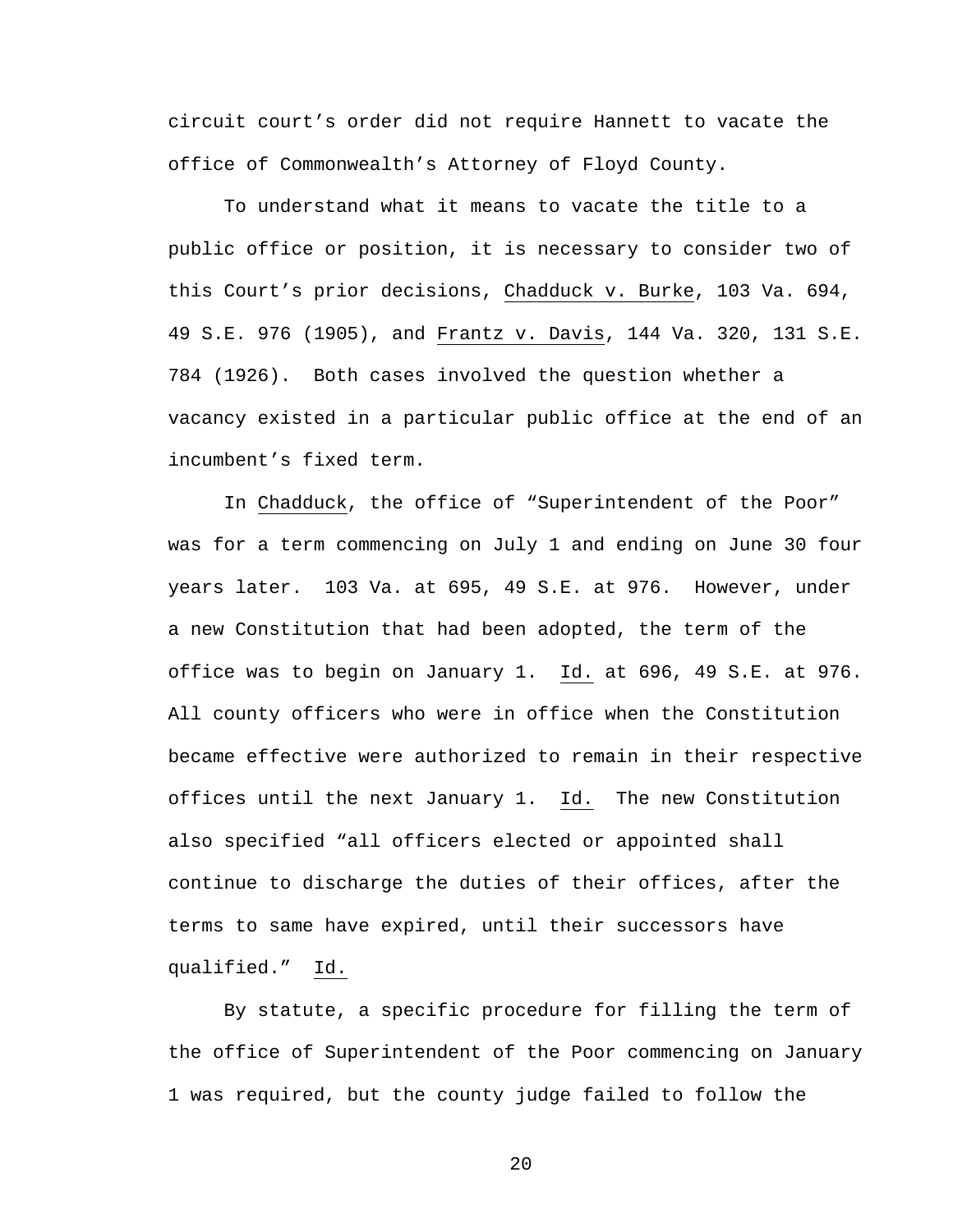procedure in filling the office. Id. at 696-97, 49 S.E. at 976-77. Since no valid appointment had been made for the new term of office, the question before the Court was whether, as of January 1, a vacancy existed in the office of the Superintendent of the Poor that the county judge could fill by virtue of authority conferred under a different statute. Id. at 697-98, 49 S.E. at 977. In that context, we explained the word "vacancy":

It is said that the word "vacancy," as applied to an office, has no technical meaning; that an office is vacant or not according to whether it is occupied by one who has a legal right to hold it and to exercise the powers and perform the duties pertaining thereto. A vacant office is one without an incumbent. Vacancy in office is one thing and term is another. An office may be vacant and filled many times during a term of four years; but it cannot become vacant at the end of a term where the incumbent is authorized to hold over, for the instant the successor is duly appointed and has qualified he becomes entitled to the office, and there has been no hiatus at all. So long, therefore, as an office is supplied with an incumbent, in the manner provided by the Constitution or law, who is legally qualified to exercise the powers and perform the duties which appertain to it, the office is not vacant.

### Id. at 698, 49 S.E. at 977.

We then concluded that no vacancy existed in the office of the Superintendent of the Poor on January 1. Id. at 700, 49 S.E. at 978. Although the regular term of the incumbent expired on January 1, "he was just as fully authorized by law to hold the office and exercise the powers and perform the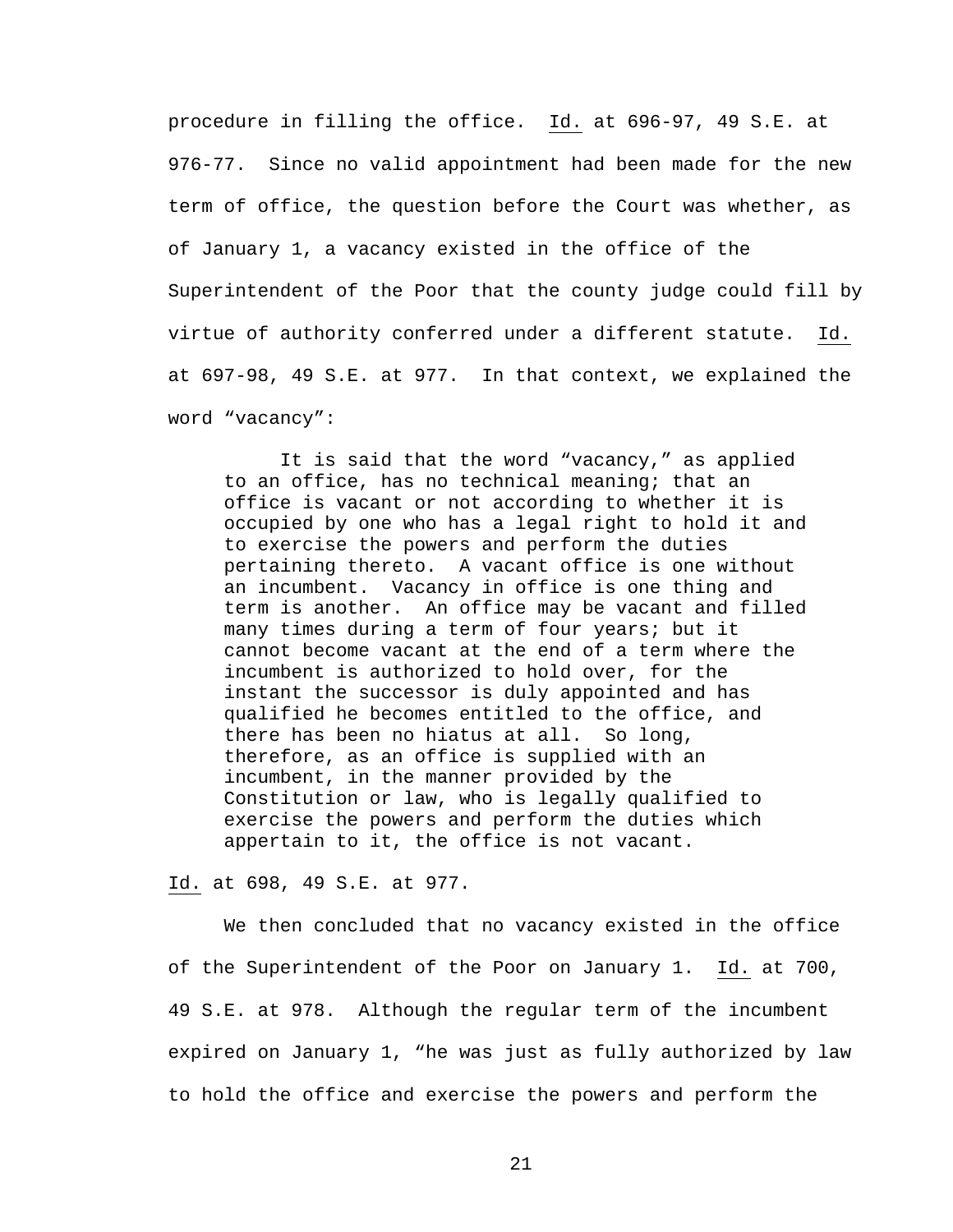duties appertaining to it after that time, until his successor had been duly appointed and qualified, as he was before the expiration of his regular term." Id. at 698, 49 S.E. at 977. Continuing, we stated "the period between the expiration of his term and the qualification of his successor is as much a part of the incumbent's term of office as the fixed statutory period, when the law provides that he shall hold until his successor qualifies." Id. at 698-99, 49 S.E. at 977.

Similarly, the question in Frantz was whether a vacancy in the office of city treasurer existed when the corporation court of the City of Roanoke declared petitioner's election as the new city treasurer null and void. 144 Va. at 322, 131 S.E. at 784-85. Believing that a vacancy existed because of the action of the corporation court, the city council elected the petitioner to the office. Id. at 322, 131 S.E. at 785. The respondent, who held the office of city treasurer before the election, claimed that there was no vacancy in the office and that the city council therefore was not authorized to appoint his successor. Id. at 323, 131 S.E. at 785. The respondent asserted that he was entitled to discharge the duties of the office of city treasurer after his term expired until his successor qualified. Id. at 323-24, 131 S.E. at 785.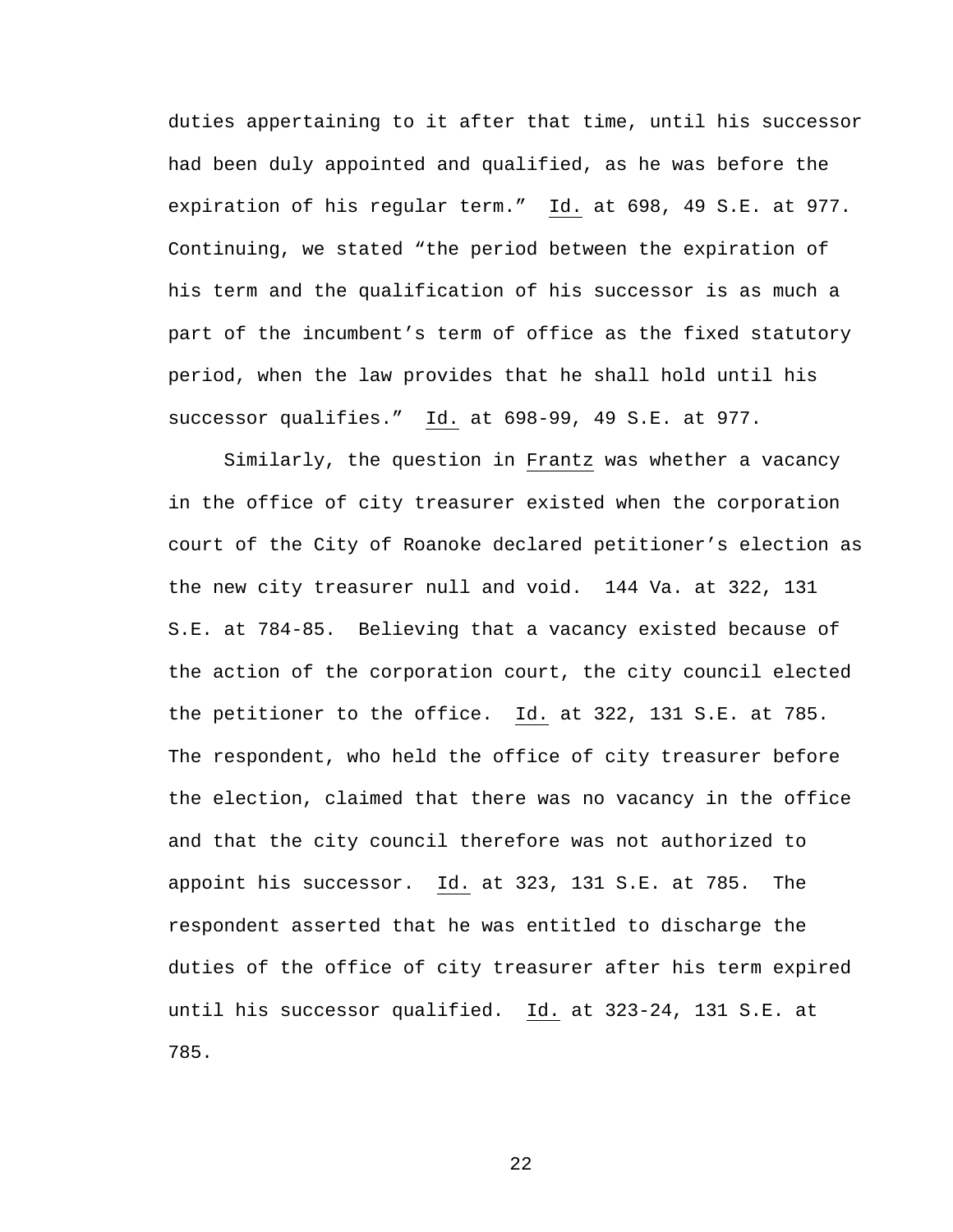We again relied upon the explanation in Chadduck regarding the word "vacancy" but decided, based on different statutes than those at issue in Chadduck, that a vacancy in the office of city treasurer did exist when the election was annulled and that the respondent was not entitled to hold over in that office. Id. at 324-27, 131 S.E. at 785-86. Thus, we concluded that the city council was within its rights when it appointed the petitioner to succeed the respondent as treasurer. Id. at 327, 131 S.E. at 786.

In both of these cases, the question whether a vacancy existed in the particular office at issue turned on whether the incumbent was authorized by law to hold over after the end of his fixed term until his successor qualified. The point to be gleaned from our decisions is that there is no vacancy in a public office when it is occupied by a person who has the legal right to hold the office, to exercise its powers, and to perform the required duties. Chadduck, 103 Va. at 698, 49 S.E. at 977. That person is referred to as the "incumbent." See Justice v. Campbell, 410 S.W.2d 601, 602 (Ark. 1967) ("An incumbent of an office is one who is in present possession of an office; one who is legally authorized to discharge the duties of that office."); Lee v. Peach County Bd. of Comm'rs, 497 S.E.2d 562, 563 (Ga. 1998) ("An incumbent is one 'who is legally qualified to exercise the powers and perform the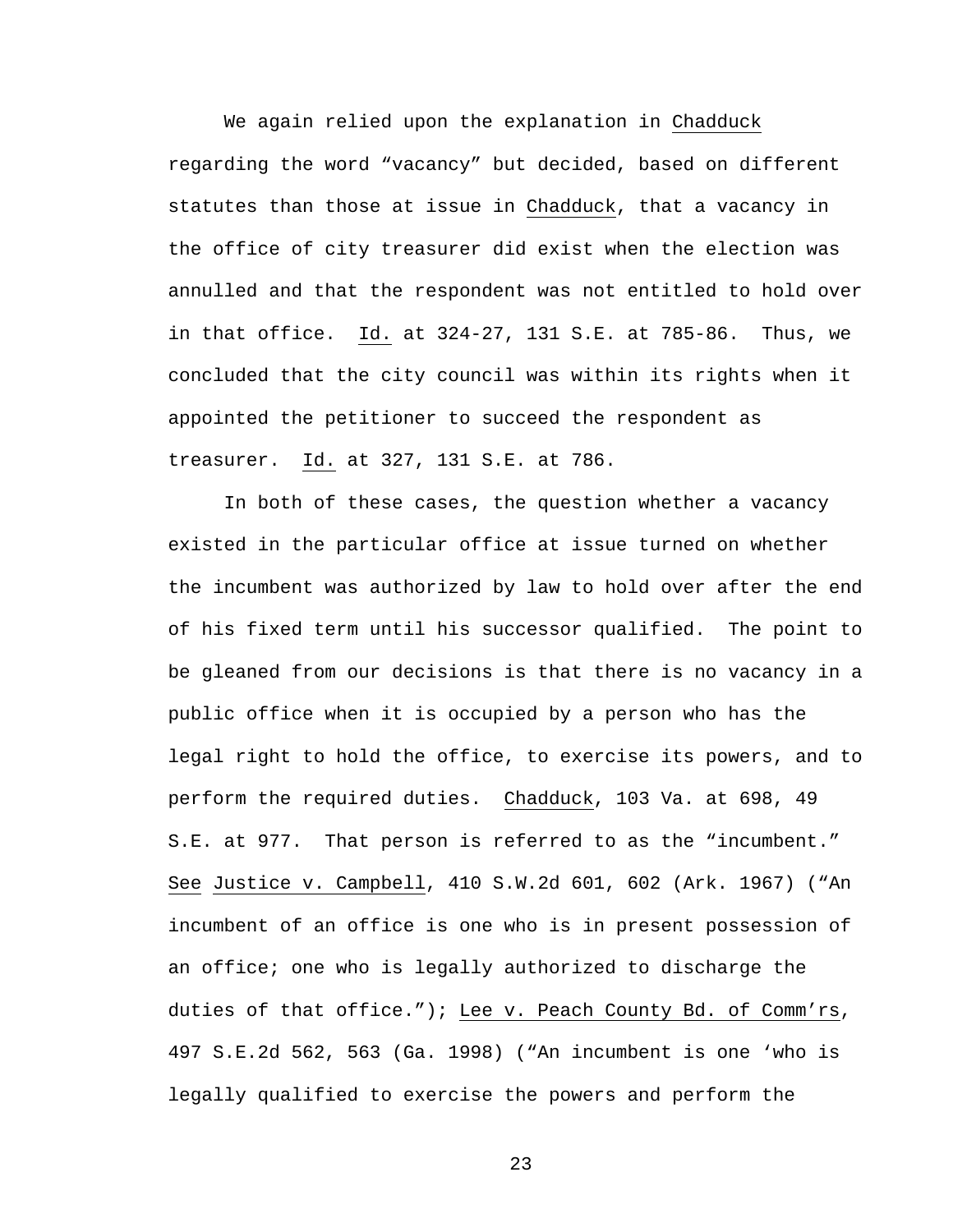duties which pertain to it.' "); State ex rel. Sanders v. Blakemore, 15 S.W. 960, 961 (Mo. 1891) ("An incumbent of an office is one who is legally authorized to discharge the duties of that office."); State ex rel. Peters v. McCollister, 11 Ohio 46, 50 (1841) (same); Black's Law Dictionary 782 (8th ed. 2004) (defining the term "incumbent" as "[o]ne who holds an official post").

On the effective date of the circuit court's appointment of Stephanie Murray-Shortt to serve as the Commonwealth's Attorney of Floyd County, Hannett was no longer the incumbent. $1^2$  At that moment, he was not the person in possession of and holding the title to the office; he was not the person legally authorized to discharge its duties; he was not the person receiving the salary fixed by the State Compensation Board for the position of Commonwealth's Attorney of Floyd County. Instead, Murray-Shortt was that person, i.e., the incumbent. It does not matter that Murray-Shortt was authorized to act as the Commonwealth's Attorney only until Hannett returned from active military duty. During the period of her appointment, although it was temporary and

<sup>&</sup>lt;u>1</u>  $1$  On May 13, 2005, this Court stayed the circuit court's order of May 5, 2005. That fact does not affect my analysis. The stay is in effect only until this case is resolved. Under the majority decision, Murray-Shortt today will become the acting attorney for the Commonwealth in Floyd County.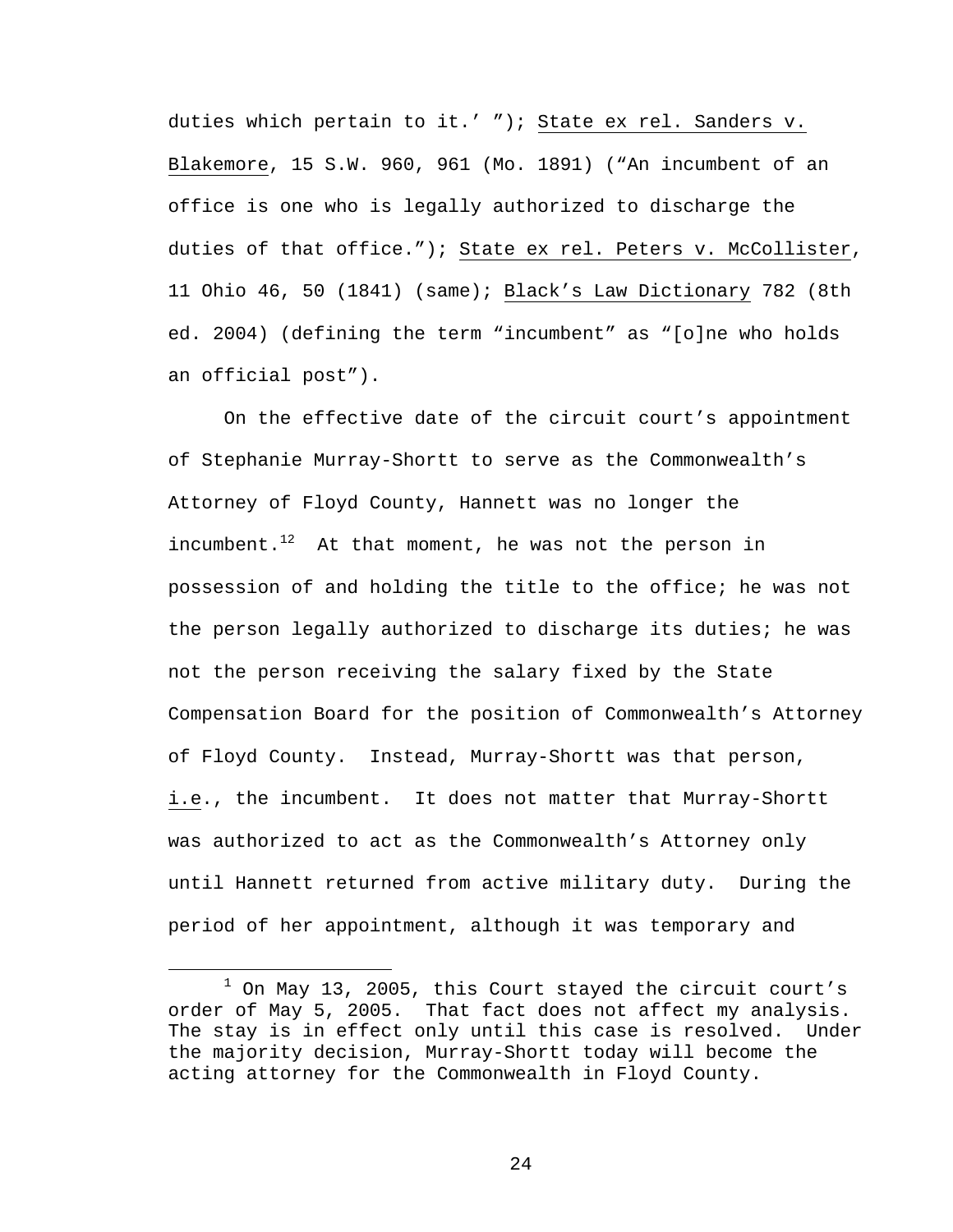indefinite, she replaced Hannett as Commonwealth's Attorney and held the title to the office with the attendant duties, responsibilities, and salary. At most, Hannett had "merely the inchoate right to be restored" to the office upon his return. Gullickson v. Mitchell, 126 P.2d 1106, 1111 (Mont. 1942). Thus, for the majority to say Hannett "is the incumbent who possesses the title of the office of Commonwealth's Attorney**"** and to use that reason to conclude that the circuit court's order did not vacate the office of Commonwealth's Attorney of Floyd County misconstrues the term "incumbent." If, as the majority concludes, Hannett remains the incumbent, two individuals simultaneously were authorized to discharge the duties of the office of Commonwealth's Attorney and to receive the salary for the position. In other words, the office had two incumbents at the same time. Many years ago, one court described such a situation as a "legal absurdity." Commonwealth ex rel. Broom v. Hanley, 9 Pa. 513, 520 (1848).

That an "incumbent" is the person presently possessing the title to office and authorized to perform the duties of the office is consistent with what we said in Chadduck and again in Frantz: "So long, therefore, as an office is supplied with an incumbent, . . . who is legally qualified to exercise

25

i<br>Li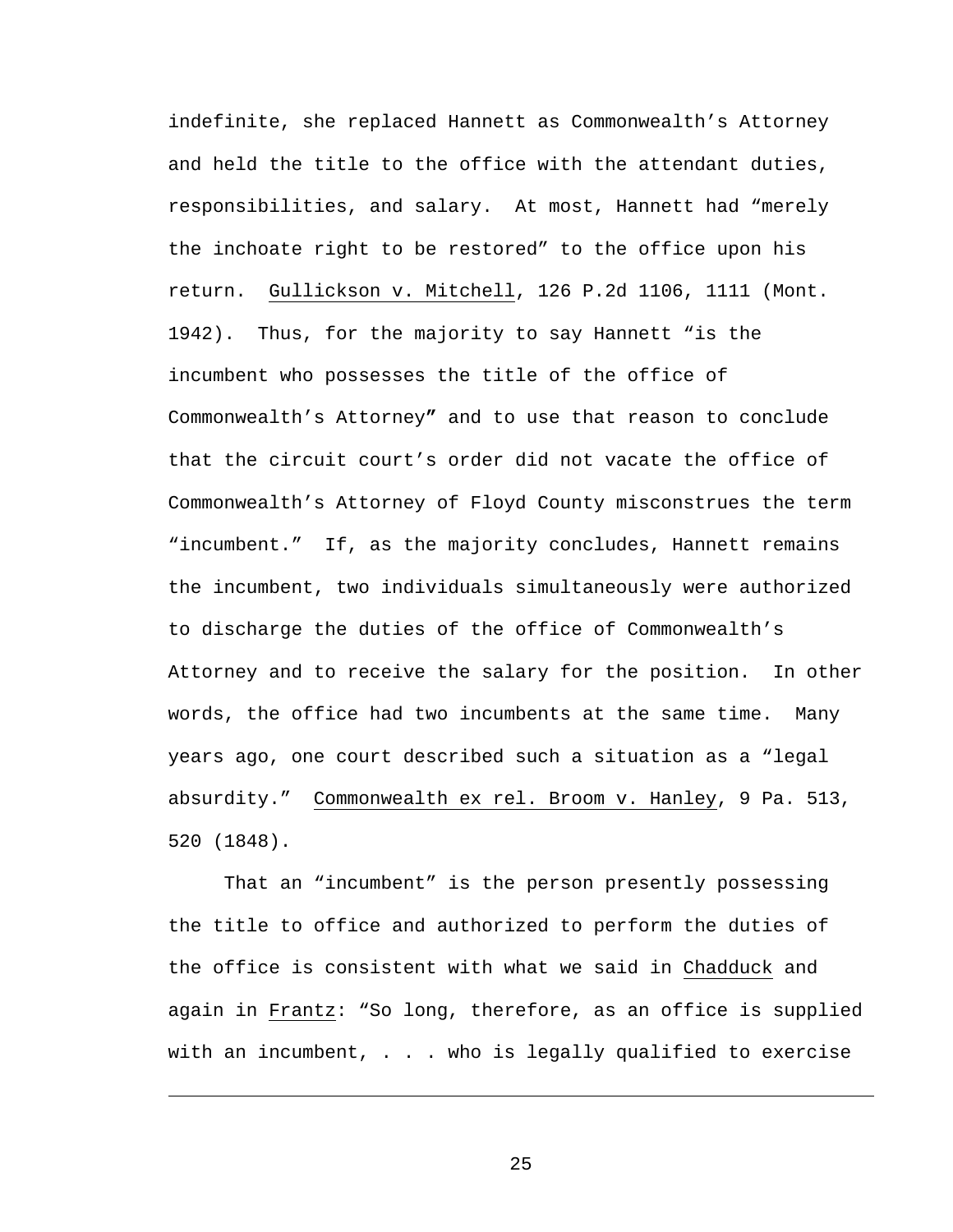the powers and perform the duties which appertain to it, the office is not vacant." Chadduck, 103 Va. at 698, 49 S.E. at 977; see also Garcia v. Miller, 408 S.E.2d 97, 98 (Ga. 1991) ("An office is not vacant so long as it is filled by 'an incumbent who is legally qualified to exercise the powers and perform the duties which pertain to it.' "); State ex rel. Plunkett v. Miller, 137 So. 737, 738-39 (Miss. 1931) (" 'Vacancy in office' means the absence of an incumbent of the office who has been legally inducted therein."); Holtan v. Beck, 125 N.W. 1048, 1052-53 (N.D. 1910) (" 'A 'vacancy in office' . . . can never exist when an incumbent of the office is lawfully there and is in the actual discharge of official duty.' "); State ex rel. Whitney v. Johns, 3 Ore. 533, 537 (1869) ("Vacancy in an office means the want of an incumbent at the time."); Richardson v. Young, 125 S.W. 664, 686 (Tenn. 1910) ("The term 'vacancy' means . . . a want of the proper officer to officiate in such office.").

Obviously, the question in the case before us is not whether a vacancy existed in the office of Commonwealth's Attorney because of the absence of an incumbent but whether the circuit court's order required Hannett to vacate his title to office. Since a vacancy in a public office means the absence of an incumbent, it follows that the verb "vacate" as used in Code § 2.2-2802 means to deprive one of an incumbency.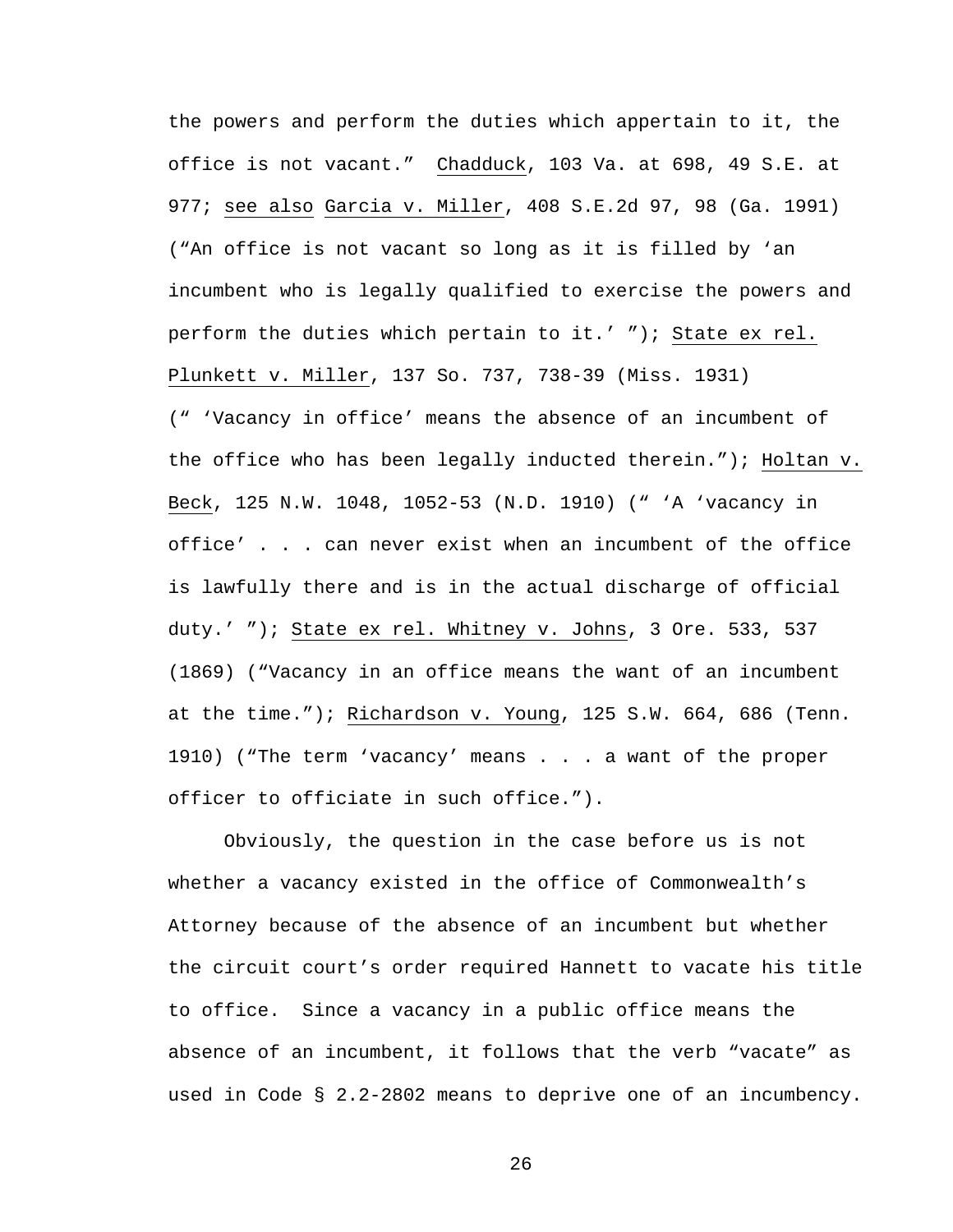See Webster's Third New International Dictionary 2527 (1993) (the word "vacate" means to "deprive of an incumbent" or "to give up the incumbency"). There can be no doubt that the May 5, 2005 order required Hannett to give up his incumbency, i.e., his title to the office of Commonwealth's Attorney and the legal authority to discharge the duties of that office. Thus, I conclude that Code § 2.2-2802 is indeed applicable to this mandamus proceeding.

To avoid the well-established meaning of the term "incumbent," the majority separates the duties and powers of the office of Commonwealth's Attorney from the title to that office and concludes that Murray-Shortt was vested only with the duties and powers of the office. Even if such a proposition were possible under Virginia law, the terms of Code § 2.2-2802 provide that a public officer such as Hannett shall not vacate either his "title to office or position" by virtue of being called to active duty in the armed forces of the United States. There can be no doubt that the circuit court's order that appointed Murray-Shortt "to serve in the place of" Hannett caused Hannett to vacate his position. He could no longer perform the duties, exercise the powers, or receive the salary of the office of Commonwealth's Attorney.

Since the circuit court required Hannett to vacate the "title to office or position" of Commonwealth's Attorney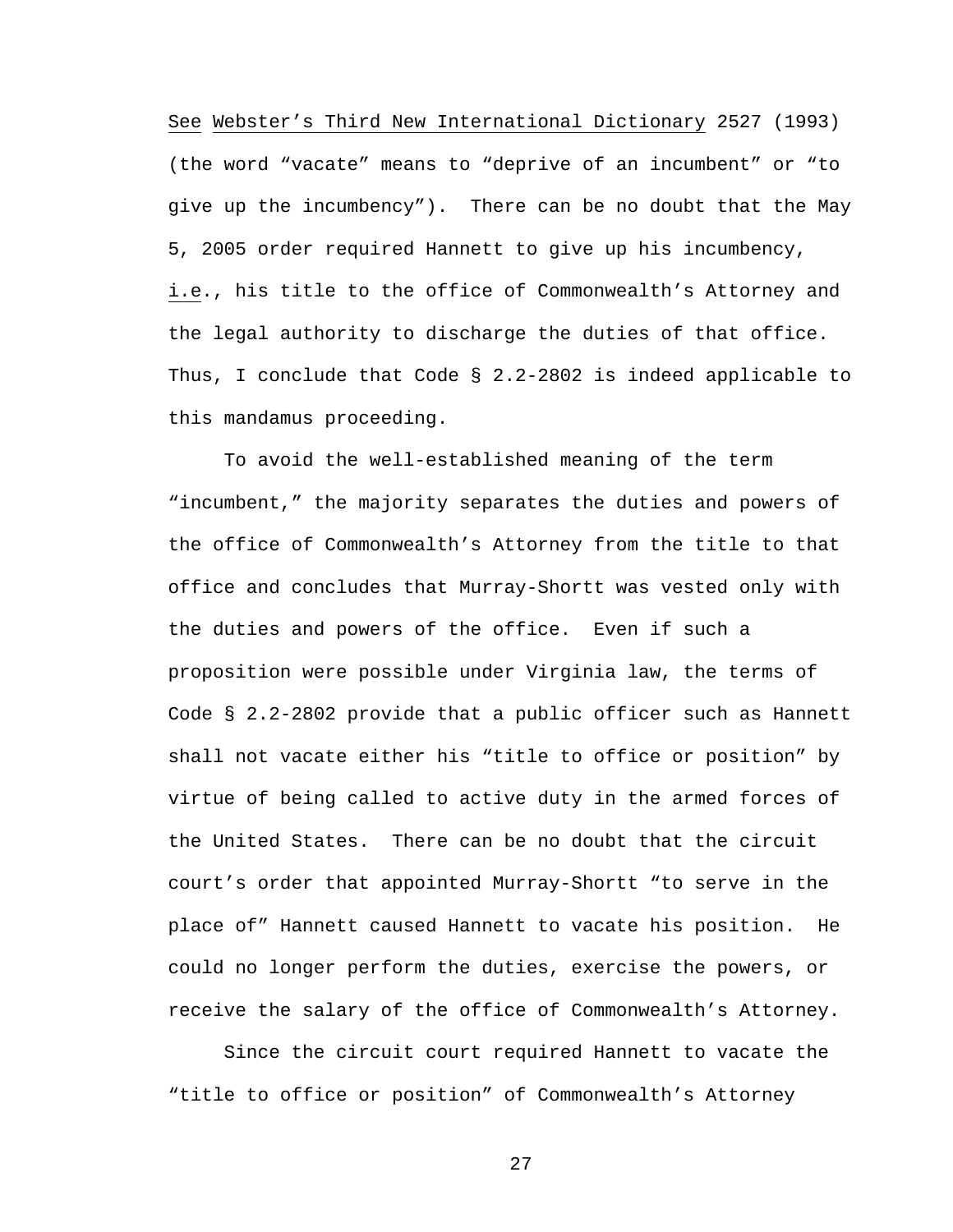despite the clear mandate of Code § 2.2-2802 that "[n]o state, county or municipal officer or employee shall . . . vacate" his office or position "when called to active duty in the armed forces of the United States," the order of May 5, 2005 unlawfully deprived Hannett of his title to office unless the provisions of Code § 19.2-156, the statute utilized by the circuit court to appoint an acting attorney for the Commonwealth, prevail over those of Code § 2.2-2802. Unlike the majority, I conclude that the provisions of those two statutes, in the context of this case, are conflicting. I resolve that conflict by applying an established rule of statutory construction: "[W]hen one statute speaks to a subject in a general way and another deals with a part of the same subject in a more specific manner, the two should be harmonized, if possible, and where they conflict, the latter prevails." Virginia Nat'l Bank v. Harris, 220 Va. 336, 340, 257 S.E.2d 867, 870 (1979); accord Frederick County Sch. Bd. v. Hannah, 267 Va. 231, 236, 590 S.E.2d 567, 569 (2004); County of Fairfax v. Century Concrete Servs., 254 Va. 423, 427, 492 S.E.2d 648, 650 (1997); Dodson v. Potomac Mack Sales & Serv., Inc., 241 Va. 89, 94-95, 400 S.E.2d 178, 181 (1991).

In deciding which of the two statutes at issue is more specific, I recognize that Code § 2.2-2802 applies to a large group of public officers and Code § 19.2-156 pertains only to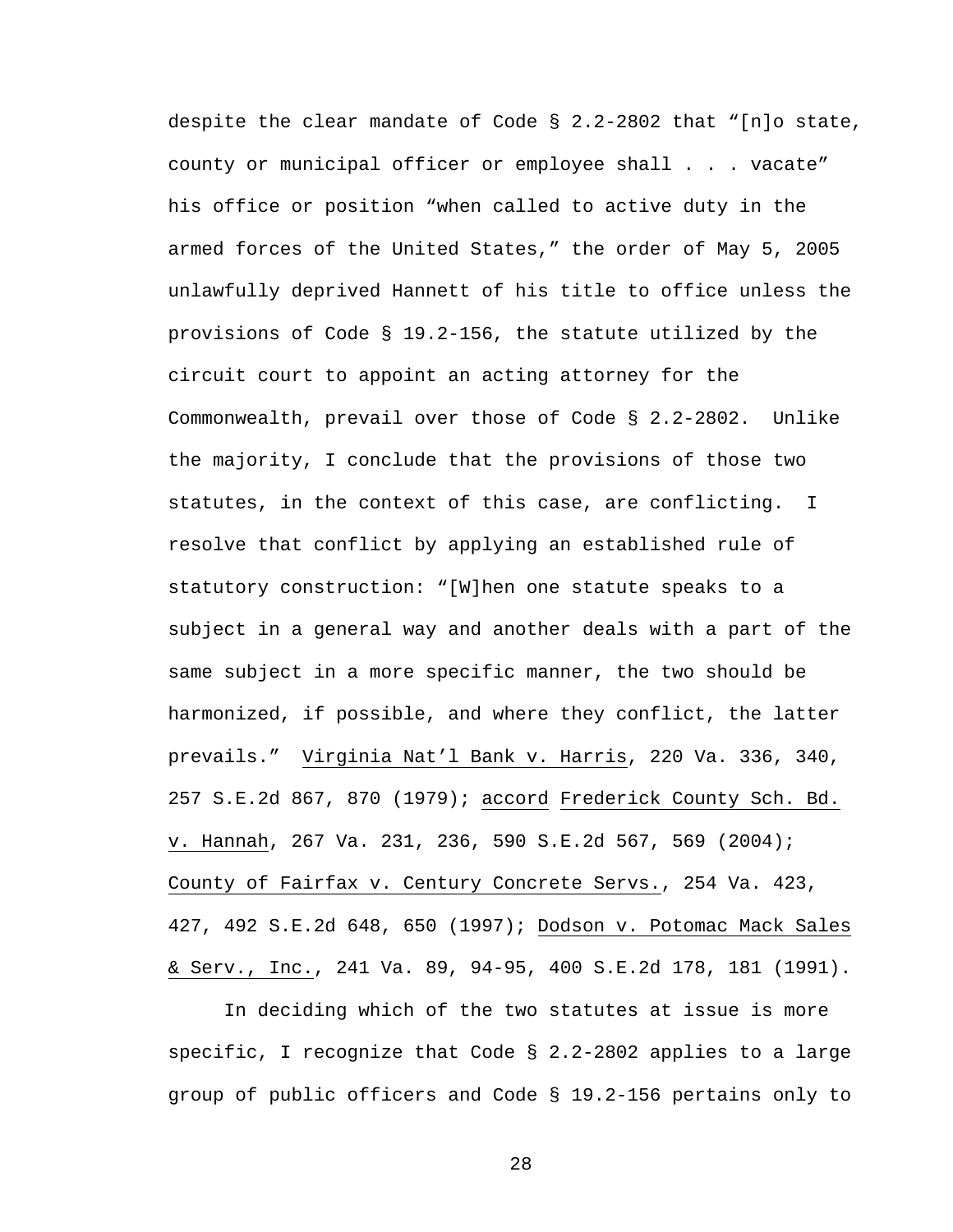Commonwealth's Attorneys. However, if a circuit court can appoint an acting attorney for the Commonwealth when the Commonwealth's Attorney is absent from performing the duties of the office for a prolonged period due to any reason, compare Code § 19.2-156 (authorizing appointment of acting attorney for the Commonwealth when Commonwealth's Attorney has a prolonged absence from performing the duties of the office, with attendant loss of salary) with Code § 19.2-155 (authorizing appointment of acting attorney for the Commonwealth when the Commonwealth's Attorney "is unable to act, or to attend to his official duties . . . due to sickness, disability or other reason of a temporary nature", without loss of salary), that general authority is limited by the more specific provisions of Code § 2.2-2802 protecting a public officer from forfeiting or vacating the title to office because of being called to active duty in the armed forces of the United States. Moreover, as I stated previously, the provisions of Code § 2.2-2800 prohibit holding an office under the Constitution of the Virginia while at the same time holding an office under the United States government. The narrow statutory exception to this prohibition provided in Code § 2.2-2802 for public officers who are called to active duty in the armed forces of the United States reflects an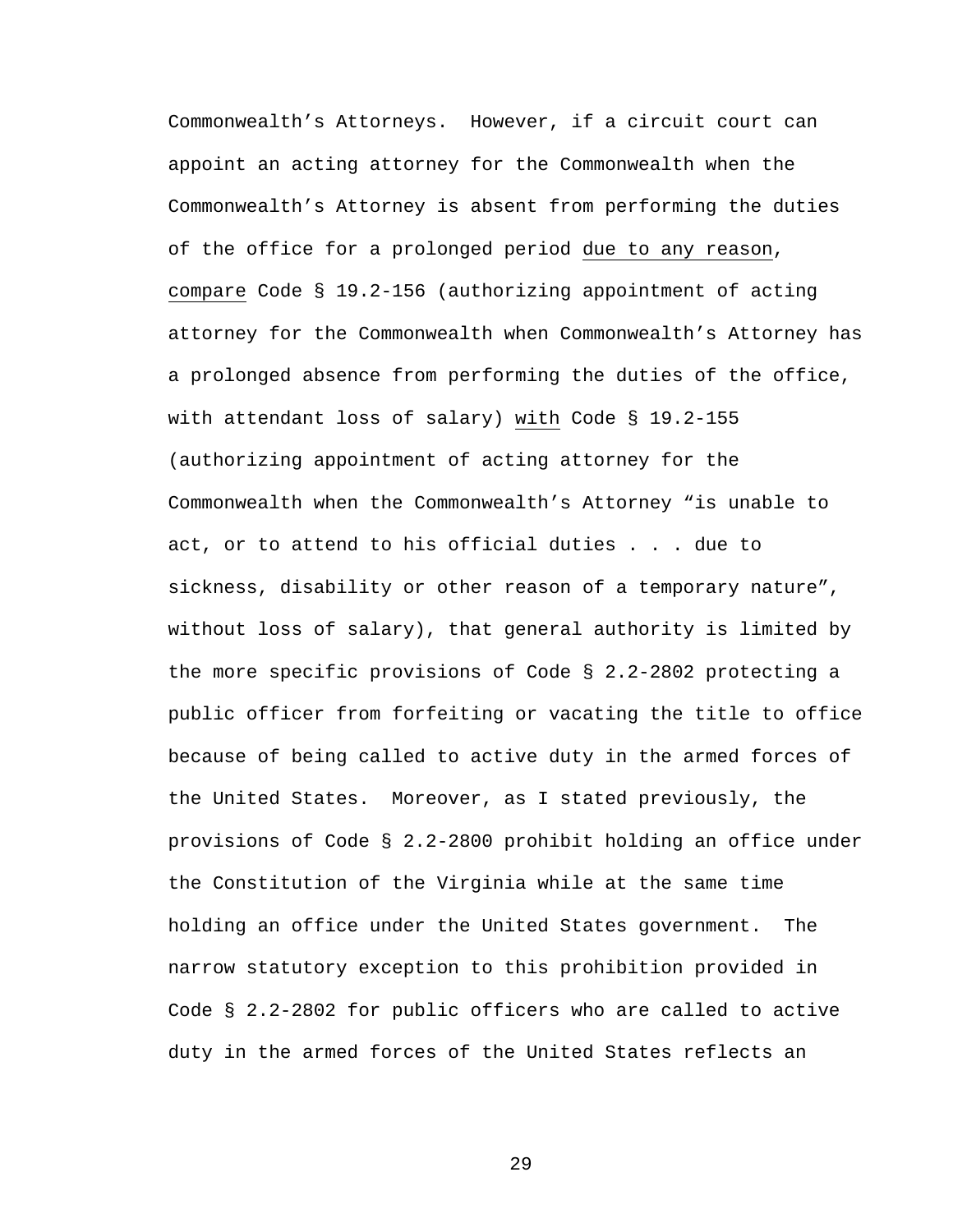important policy choice by the General Assembly that should not be ignored. $2$ 

Additionally, the General Assembly last amended Code § 19.2-156 in 1975, 1975 Va. Acts ch. 495; whereas, the General Assembly amended Code § 2.2-2802 in its entirety in 2001, 2001 Va. Acts ch. 844. " '[I]f a later statute does not by its terms or by necessary implication repeal entirely a former one in pari materia, yet if it clearly appears that the later statute was intended to furnish the only rule to govern a particular case, it repeals the former to that extent.' " Standard Drug Co., Inc. v. General Electric Co., 202 Va. 367, 379, 117 S.E.2d 289, 297 (1960) (quoting American Cyanamid Co. v. Commonwealth, 187 Va. 831, 841, 48 S.E.2d 279, 285 (1948)). Factors to consider in deciding that question include " 'the occasion and the reason of the enactment, the letter of the act, the context, the spirit of the act, the subject matter and the provisions of the act.' " Standard Drug Co., 202 Va. at 379, 117 S.E.2d at 297. If the General Assembly did not intend for the protection of Code § 2.2-2802 to apply to

 $\begin{array}{c|c}\n\hline\n\end{array}$  $2$  Under Code § 2.2-2802, Hannett had the discretion to ask to be relieved of his duties as Commonwealth's Attorney for the period of his service in the armed forces of the United States. He chose not to do so, but instead obtained permission from the State Compensation Board to hire a parttime assistant Commonwealth's Attorney**.**